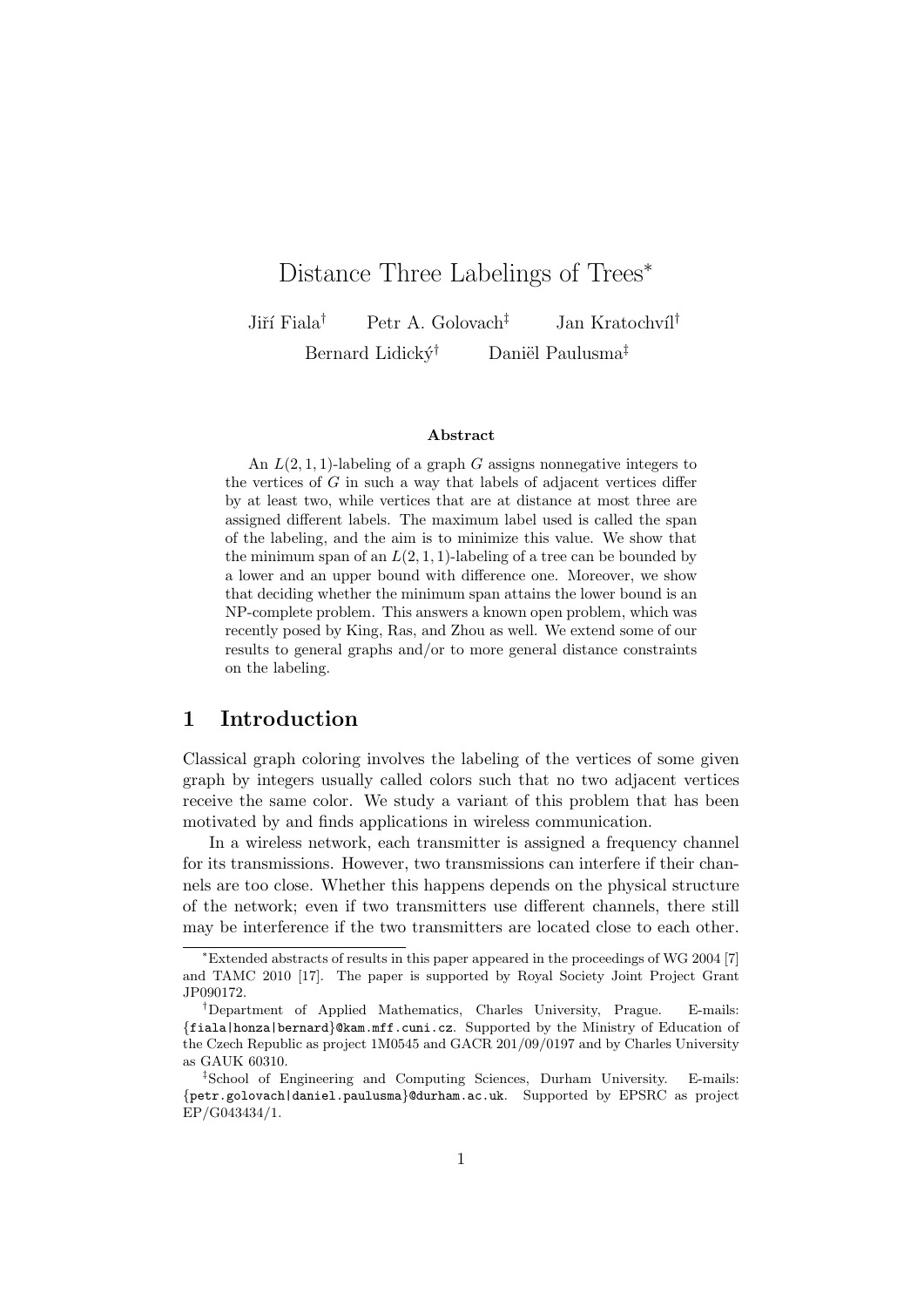The radio spectrum gets more and more scarce, because the number of wireless networks is rapidly increasing. Thus the task is to minimize the span of frequencies while avoiding interference.

A wireless network can be modeled by an undirected graph  $G = (V, E)$ with no loops and no multiple edges. The transmitters are represented by vertices and the *distance* dist<sub>G</sub> $(u, v)$  between two transmitters u, v is the number of edges on a shortest path from u to v. A *labeling* of G is a mapping  $f: V \to \{0, 1, \ldots\}$  that assigns each vertex of V a *label*  $f(v)$  representing a frequency channel (in this setting, the convention is to use the notion "label" instead of "color").

The distance of two transmitters in a network implies certain requirements on the difference of the channels assigned to them. We model this by posing extra restrictions on the labeling. This approach is called distance constrained labeling and it is done via a frequency graph H, whose vertices represent the available channels and are denoted by  $0, \ldots, |V(H)| - 1$ . For positive integers  $p_1, p_2, \ldots, p_k$ , a labeling f of G with  $f(V(G)) \subseteq V(H)$  is called an  $H(p_1, \ldots, p_k)$ -labeling if

$$
dist_H(f(u), f(v)) \ge p_i \text{ for all } u, v \in V_G \text{ with } dist_G(u, v) = i
$$

holds for every  $i = 1, \ldots, k$ . The integers  $p_1, \ldots, p_k$  are called the *distance* constraints imposed on the labeling. It is natural to assume that frequencies must be farther apart if transmitters are closer to each other; so we restrict ourselves to distance constraints  $p_1 \geq p_2 \geq \cdots \geq p_k$ . We can now formalize the aforementioned task as the following decision problem:

 $H(p_1, \ldots, p_k)$ -LABELING *Parameters:* Distance constraints  $p_1, \ldots, p_k$ . Instance: Graphs G and H. Question: Does G have an  $H(p_1, \ldots, p_k)$ -labeling?

Not only for its practical applications but also because of its many interesting theoretical properties, distance constrained labeling has received much attention in recent literature, in particular the cases in which  $H$  is a path or a cycle. Below we discuss these two cases; for a survey on known algorithmic results for other frequency graphs we refer to Fiala, Golovach and Kratochvíl [9].

**Linear Metric.** Let H be the path  $P_{\lambda+1}$  on vertices  $0, \ldots, \lambda$  with an edge between vertices i and  $i + 1$  for  $i = 0, \ldots, \lambda - 1$ . Then an  $H(p_1, \ldots, p_k)$ labeling is called an  $L(p_1, \ldots, p_k)$ -labeling with span  $\lambda$ , and  $H(p_1, \ldots, p_k)$ -LABELING is formulated as the problem:

 $L(p_1, \ldots, p_k)$ -LABELING *Parameters:* Distance constraints  $p_1, \ldots, p_k$ . *Instance:* A graph G and integer  $\lambda$ . Question: Does G have an  $L(p_1, \ldots, p_k)$ -labeling with span  $\lambda$ ?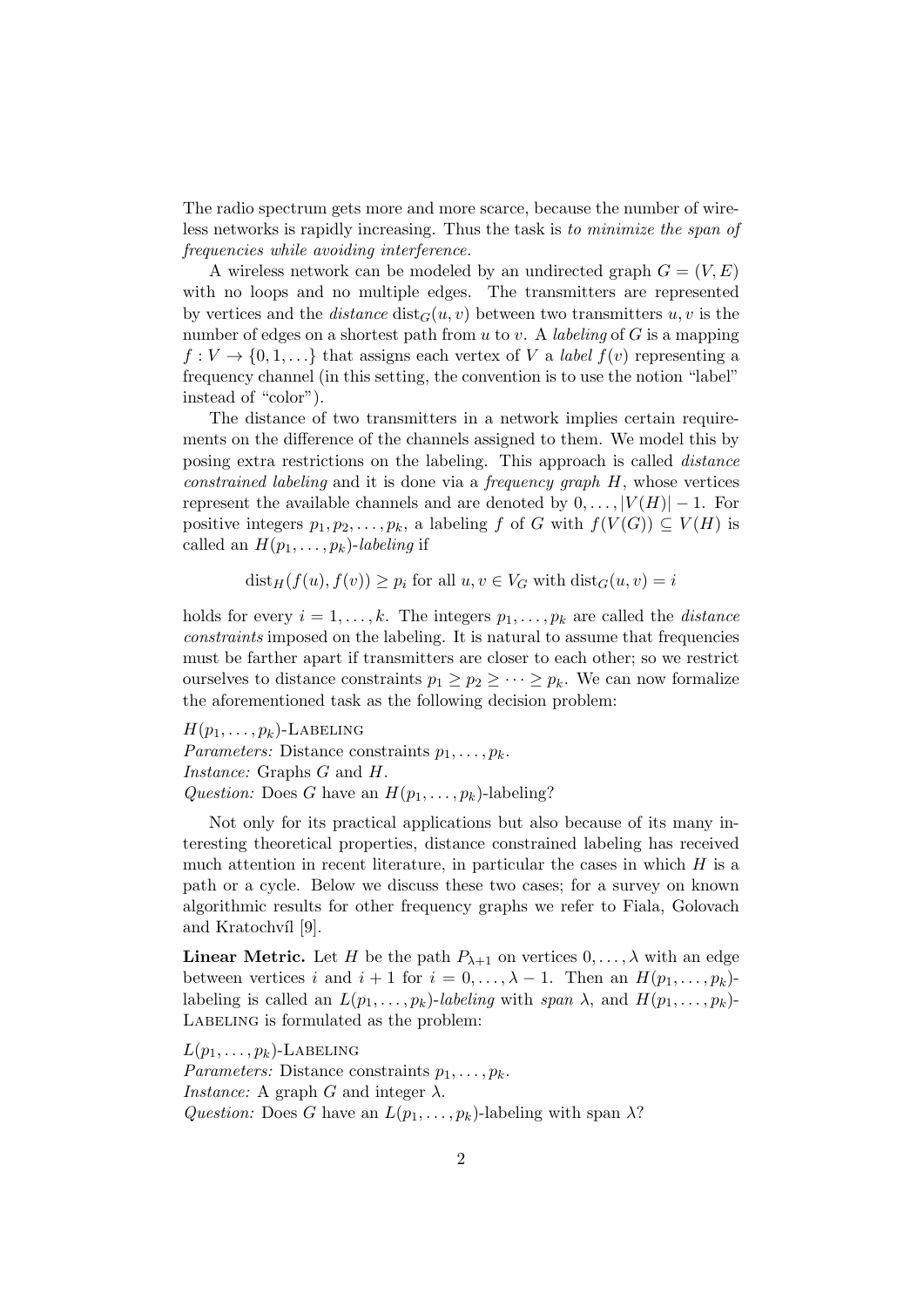The minimum  $\lambda$  such that a graph G has an  $L(p_1, \ldots, p_k)$ -labeling is denoted by  $\lambda_{p_1,...,p_k}(G)$ . An  $L(1)$ -labeling of G is also called a *coloring* of G and  $\lambda_1(G) + 1$  is also called the *chromatic number*  $\chi(G)$  of G.

Cyclic Metric. Let H be the cycle  $C_{\lambda}$  on vertices  $0, \ldots, \lambda - 1$  with an edge between vertices i and  $i + 1$  for  $i = 0, \ldots, \lambda - 1$  (modulo  $\lambda$ ). Then an  $H(p_1, \ldots, p_k)$ -labeling is called a  $C(p_1, \ldots, p_k)$ -labeling with span  $\lambda$ , and the corresponding decision problem is denoted  $C(p_1, \ldots, p_k)$ -LABELING. We denote the minimum  $\lambda$  such that G has a  $C(p_1, \ldots, p_k)$ -labeling of span  $\lambda$ by  $c_{p_1,\dots,p_k}(G)$ . Observe that while for the linear metric, the span  $\lambda$  is the number of vertices of the frequency graph (path) minus one, for the cyclic metric, we follow Liu and Zhu [29] and define the span as the number of vertices of the corresponding cycle.

**Known Results.** Especially  $L(p_1, p_2)$ -labelings are well studied, see the surveys of Calamoneri [2] and Yeh [33]. For a survey on a more general model we refer to Griggs and Král' [18]. We start with a number of algorithmic and complexity results for labelings.

Fiala, Kloks and Kratochvíl [11] showed that  $L(2, 1)$ -LABELING is NPcomplete already for fixed  $\lambda \geq 4$ . Král' gave an exact exponential-time algorithm for solving the general channel assignment problem [27]. This implies an  $O^*(4^n)$  algorithm for  $L(2,1)$ -LABELING (when  $\lambda$  is part of the input). The latter was improved to an  $O<sup>*</sup>(3.885<sup>n</sup>)$  algorithm by Havet et al. [19] and further improved to an  $O<sup>*</sup>(3.5616<sup>n</sup>)$  algorithm by Junosza-Szaniawski and Rzazewski [23]. Chang and Kuo [5] presented a nontrivial dynamic programming algorithm to show that  $L(2, 1)$ -LABELING can be solved in polynomial time for trees. Hasunuma et al. [20] gave a sub-quadratic algorithm, and the same authors [21] found a linear time algorithm afterwards. For  $p_1 > 1$ , Chang et al. [4] showed that  $L(p_1, 1)$ -LABELING is polynomialtime solvable for trees even when  $p_1$  is not fixed but part of the input (see also Fiala, Kratochvíl and Proskurowski [13]). However, for any fixed  $p_1, p_2$ , the  $L(p_1, p_2)$ -Labeling problem is NP-complete, even for trees, if  $p_2 \geq 2$ and  $p_2$  does not divide  $p_1$  [9]. It is also known that, for fixed  $p_1 \geq 2$ ,  $L(p_1, 1)$ -LABELING is already NP-complete for graphs of treewidth two  $[8]$ . This is in contrast to the polynomial time result of Zhou, Kanari and Nishizeki [35] on  $L(1, 1)$ -Labeling for graphs of bounded treewidth (but  $L(1, 1)$ -Labeling is W[1]-hard when parameterized by the treewidth of the input graph [10]).

Also  $L(p_1, \ldots, p_k)$ -labelings with  $k \geq 3$  have been studied. Zhou, Kanari and Nishizeki [35] showed that  $L(1, \ldots, 1)$ -LABELING can be solved in polynomial time on graphs of bounded treewidth. Bertossi, Pinotti and Rizzi [1] showed the same for the class of interval graphs. Golovach [15] proved that the prelabeling extension of  $L(2,1,1)$ -LABELING is NP-complete for trees (in this variant of the problem some vertices have preassigned labels). He also proved [16] that  $L(p_1, 1, 1)$ -LABELING is NP-complete for trees if  $p_1$  is part of the input. Calamoneri et al. [3] presented lower and upper bounds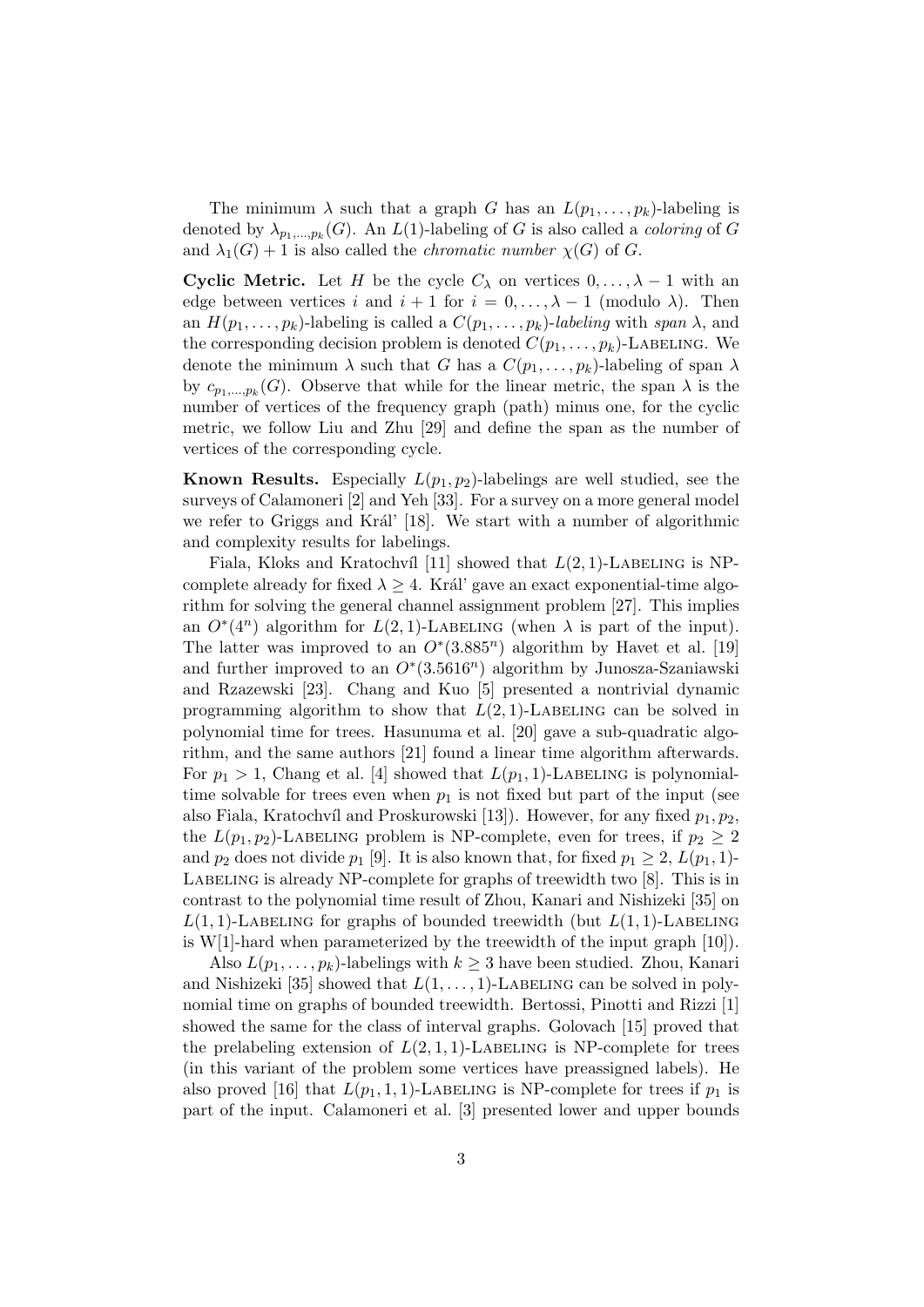on the minimum span  $\lambda_{p,1,1}(G)$  for an outerplanar graph G in terms of the maximum vertex degree of G. They also gave a linear-time approximation algorithm for obtaining the minimum span  $\lambda_{p,1,1}$  for outerplanar graphs. Zhou [34] presented lower and upper bounds on the minimum span of an  $L(p_1, p_2, p_3)$ -labeling of a hypercube  $Q_d$  extending the work of Kim, Du and Pardolos [25] and Ngo, Du and Graham [30] on  $L(1, \dots, 1)$ -labelings of hypercubes for the case  $k = 3$ , whereas  $\ddot{\text{O}}$ stergård[31] determined that  $\lambda_{1,1,1}(Q_d)$  $\frac{d}{d}$  converges to 2. Recently, King, Ras and Zhou [26] gave lower and upper bounds on the minimum span of an  $L(p, 1, 1)$ -labeling of a tree.

For the cyclic metric, Fiala and Kratochvíl [12] showed that  $C(2, 1)$ -LABELING is NP-complete already for fixed span  $\lambda \geq 6$ . Similarly to the linear metric, Fiala, Golovach and Kratochvíl [8] showed that  $C(2, 1)$ -LABELING is already NP-complete for the class of graphs with treewidth 2. On the positive side, Liu and Zhu [29] presented a closed formula for the minimum span of a  $C(p_1, p_2)$ -labeling of a tree. Somewhat surprisingly the span only depends on the maximum vertex degree in the tree. This immediately implies that  $C(p_1, p_2)$ -LABELING can be solved in polynomial time for trees, even if  $p_1$  and  $p_2$  (and  $\lambda$ ) are part of the input.

Our Results. In the first part of our paper we show NP-hardness of the following two problems:

- the  $L(2, 1, 1)$ -LABELING problem for general graphs for any fixed  $\lambda \geq 5$ (in Section 3).
- the  $L(2,1,1)$ -LABELING problem for trees if  $\lambda$  is a part of the input (in Section 4).

The remaining cases, i.e., of  $\lambda \leq 4$  for general graphs and of fixed  $\lambda$  for trees, are shown to be polynomial-time solvable. The latter case can be extended to general distance constraints  $p_1, \ldots, p_k$ .

In the second part (Section 5) we prove an upper bound on the minimum span  $c_{p_1,p_2,p_3}(T)$ , which is also an upper bound on the minimum span  $\lambda_{p_1,p_2,p_3}(T)$ , for a tree T. Because we give an upper bound that is valid for the cyclic metric, the upper bound on  $\lambda_{p,1,1}(T)$  of King, Ras, and Zhou [26] is a better bound on  $\lambda_{p,1,1}(T)$  than ours (after substituting  $p_2 = p_3 = 1$ ). Nevertheless, the bounds in our WG 2004 paper and their 2010 paper coincide for  $(p_1, p_2, p_3) = (2, 1, 1).$ 

The proof of our upper bound on  $\lambda_{p_1,p_2,p_3}$  and  $c_{p_1,p_2,p_3}$  for trees is constructive; just as the proof of King, Ras and Zhou [26] for their upper bound on  $\lambda_{2,1,1}$  for trees, it yields a polynomial-time algorithm for constructing a labeling that meets the upper bound. Both their and our obtained labelings have the extra property that an interval can be assigned to each vertex containing all the labels of its neighbors, such that the distance constraint  $p_3$  can be replaced by a corresponding distance constraint on the intervals associated to two adjacent vertices. We call such labelings elegant and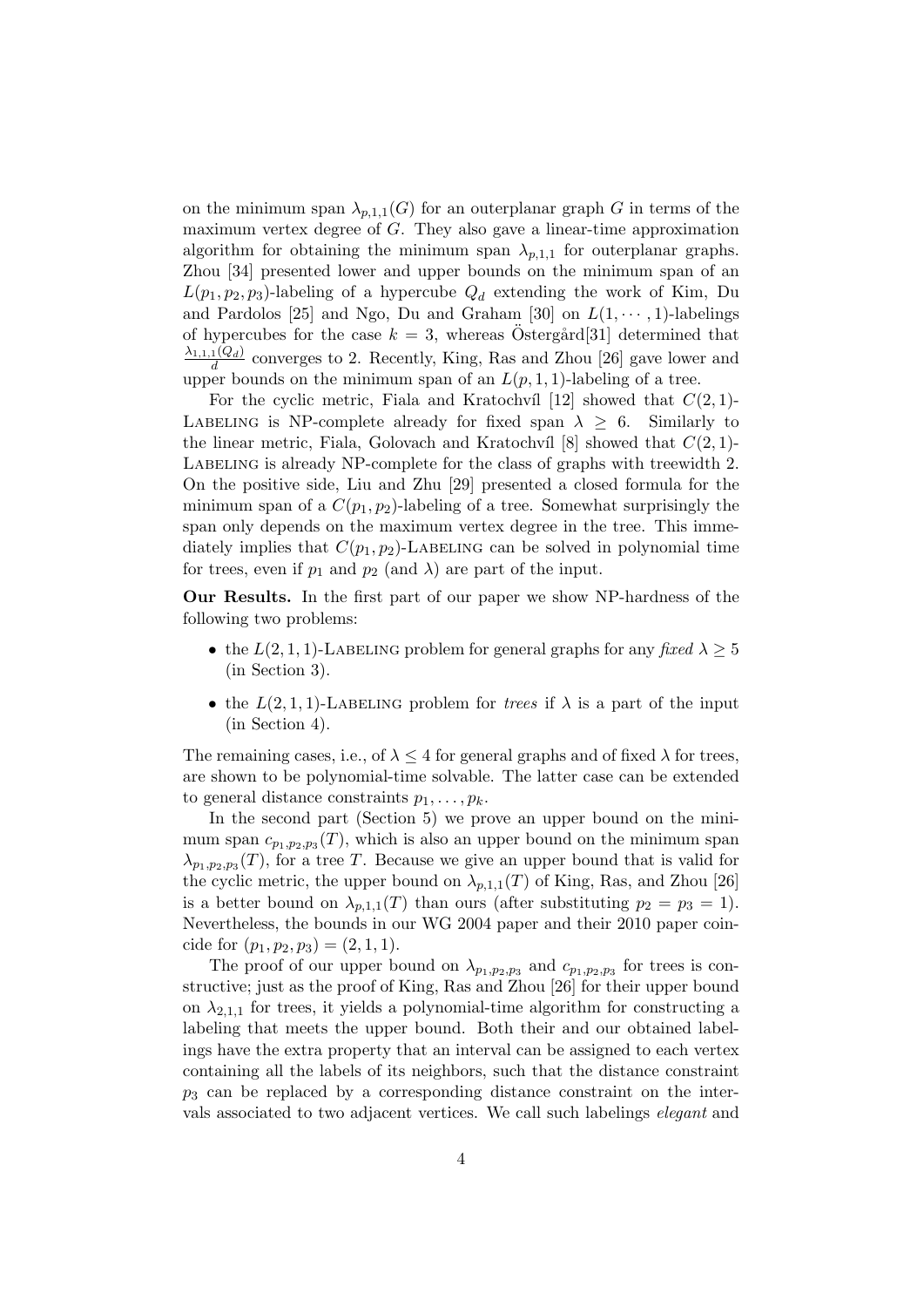show how to find *optimal* elegant  $L(p, 1, 1)$ -labelings and optimal elegant  $C(p, 1, 1)$ -labelings of trees in polynomial time for any  $p \geq 1$ .

For the case  $(p_1, p_2, p_3) = (2, 1, 1)$  the existence of the above algorithms means that  $\lambda_{2,1,1}(T)$  and  $c_{2,1,1}(T)$  can be approximated in polynomial time within *additive factor 1* by determining an optimal elegant  $L(2,1,1)$ -labeling or  $C(2, 1, 1)$ -labeling, respectively. We observe that for the linear metric this is in contrast with the aforementioned NP-hardness of finding optimal (but not necessarily elegant)  $L(2,1,1)$ -labelings of trees, even though the difference between the two spans is at most one.

In Question 10b of their paper, King, Ras and Zhou ask whether there exists a characterization of trees with  $\lambda_{2,1,1}$  equal to the sum of the maximum total degree of two adjacent vertices. The  $+1$  approximation algorithm for computing  $\lambda_{2,1,1}$  and the NP-hardness of  $L(2,1,1)$ -LABELING for trees imply that the existence of a good (i.e., polynomial-time verifiable) characterization of such trees does not exist (unless P=NP). Our NP-hardness result also provides a negative answer (unless P=NP) to Question 12 of their paper, in which they ask if  $L(2, 1, 1)$ -LABELING can be solved in polynomial time for trees.

## 2 Preliminaries

All graphs considered in this paper are simple, i.e., without loops and multiple edges. Let G be a graph. The vertex set of G is denoted by  $V(G)$  and its edge set is denoted by  $E(G)$ . For a vertex v,  $N_G(v) = \{uv \mid u \in V(G)\}\$ is the (open) neighborhood of G, and  $deg_G(v) = |N_G(v)|$  denotes the *degree* of vertex  $v \in V(G)$ . We may omit subscripts if the graph under consideration is clear from the context.

The length of a cycle or a path is its number of edges. A connected graph without a cycle as a subgraph is called a tree, its vertices of degree one are called the leaves, and the other vertices are called the inner vertices. A star is a tree on at least two vertices that has at most one inner vertex, which is called the *center*. We denote the star on  $k + 1$  vertices by  $K_{1,k}$  for  $k \geq 1$ . A *double star* is a tree with exactly two inner vertices. A *complete* graph is a graph with an edge between every pair of vertices. We denote the complete graph on k vertices by  $K_k$  for  $k \geq 1$ . The vertex set of a complete graph is called a *clique*. The symbol  $\omega(G)$  denotes the number of vertices of a largest clique in a graph G. The k-th distance power  $G^k$  of a graph G is the graph on the same vertex set  $V(G^k) = V(G)$  where edges of  $G^k$  connect distinct vertices that are at distance at most k in  $G$ , i.e.,  $E(G^{k}) = \{uv : u, v \in V(G^{k}), 1 \leq \text{dist}_{G}(u, v) \leq k\}.$ 

A tree decomposition of a graph  $G = (V, E)$  is a pair  $(X, \mathcal{T})$  where  $X = \{X_1, \ldots, X_r\}$  is a collection of bags (sets of vertices) and  $\mathcal T$  is a tree with vertex set  $X$  such that the following three properties hold. First,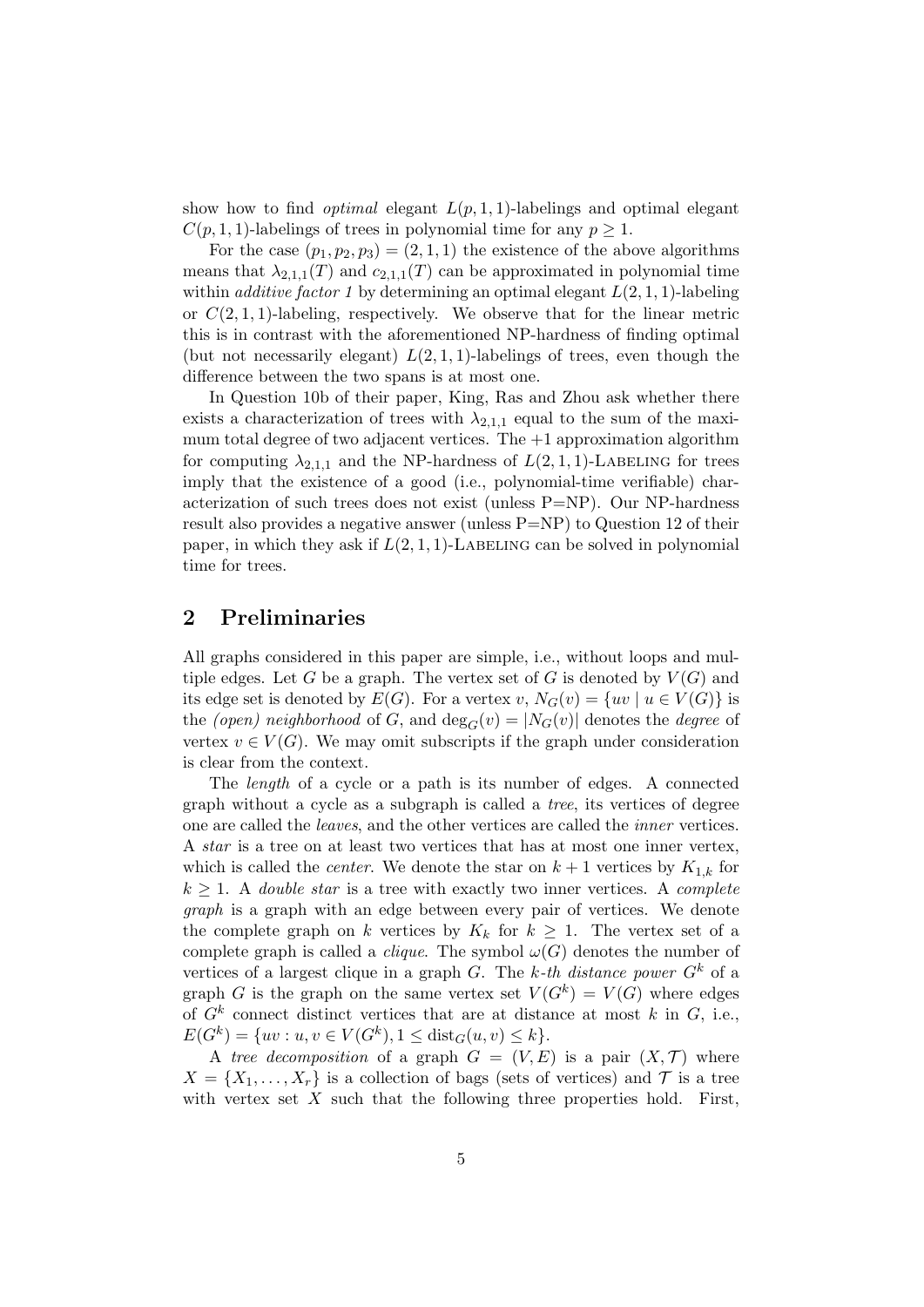$\bigcup_{i=1}^r X_i = V$ . Second, for each  $uv \in E$ , there exists a bag  $X_i$  such that  $\{u, v\} \subseteq X_i$ . Third, if  $v \in X_i$  and  $v \in X_j$  then v is in every bag on the (unique) path in  $\mathcal T$  between  $X_i$  and  $X_j$ . The width of  $(X, \mathcal T)$  is  $\max_{1 \leq i \leq r} |X_i| - 1$  and the *treewidth* of G is the minimum width over all possible tree decompositions of G.

For nonnegative integers  $i \leq j$ , we define the *(discrete)* interval  $[i, j] =$  $\{i, i+1, \ldots, j\}$ . Let  $\mu$  be a positive integer. For integers  $i, j \in \{0, \ldots, \mu\}$ , we define the *interval modulo*  $\mu+1$  denoted by  $[i, j]_{\mu+1}$  as  $[i, j]_{\mu+1} = \{i, i+1, i+1\}$ 2,..., *j*} if  $i \leq j$ , and  $[i, j]_{\mu+1} = \{i, \ldots, \mu, 0, \ldots, j\}$  if  $i > j$ . For any pair of integers i and j, we define  $[i, j]_{\mu+1} = [i \mod (\mu + 1), j \mod (\mu + 1)]_{\mu+1}$ . Here x mod  $(\mu + 1) = y \in [0, \mu]$  such that  $\mu + 1$  divides  $x - y$ . By  $[i, j]_{i \geq 2}$  we denote the set of all even integers in the interval  $[i, j]$ .

Let G be a graph. Then the vertices of every clique in  $G<sup>k</sup>$  must get labels pairwise at least  $p_k$  apart in any  $L(p_1, \ldots, p_k)$ -labeling of G. Furthermore, a coloring of  $G^k$  can be transformed to an  $L(p_1, \ldots, p_k)$ -labeling by using labels that form an arithmetic progression of difference  $p_1$  as labels. Hence, we can make the following observation.

**Observation 1.** For any  $p_1 \geq p_2 \geq \cdots \geq p_k \geq 1$  and any graph G it holds that  $p_k(\omega(G^k) - 1) \leq \lambda_{p_1,...,p_k}(G) \leq p_1(\chi(G^k) - 1).$ 

## 3 Complexity of  $L(2,1,1)$ -LABELING with fixed span

Note that for fixed  $\lambda$ , we can describe the  $L(p_1, \ldots, p_k)$ -LABELING problem in Monadic Second-Order Logic. Then by the well-known theorem of Courcelle [6] we immediately have the following claim.

**Proposition 1.** For any  $p_1 \geq \ldots \geq p_k \geq 1$  and any fixed  $\lambda$ , the  $L(p_1, \ldots, p_k)$ -LABELING problem can be solved in linear time for graphs of bounded treewidth.

For general graphs the situation is different. To show this we present a complete computational complexity characterization of the  $L(2,1,1)$ -LABELING problem for general graphs for fixed values of the parameter  $\lambda$ .

**Theorem 1.** The  $L(2,1,1)$ -LABELING problem is NP-complete for every fixed  $\lambda \geq 5$  and it is solvable in linear time for all  $\lambda \leq 4$ .

Proof. We start with the second part of the theorem and prove that the labeling problem is tractable for  $\lambda \leq 4$ . Let G be a graph. We may assume that  $G$  is connected, as otherwise we consider each component of  $G$ separately.

We first observe that G allows an  $L(2,1,1)$ -labeling of span at most 3 if and only if  $G$  is a path on at most four vertices. (The labels along the path  $P_4$  are 1, 3, 0, 2.) Hence, we are left to consider the case  $\lambda = 4$ .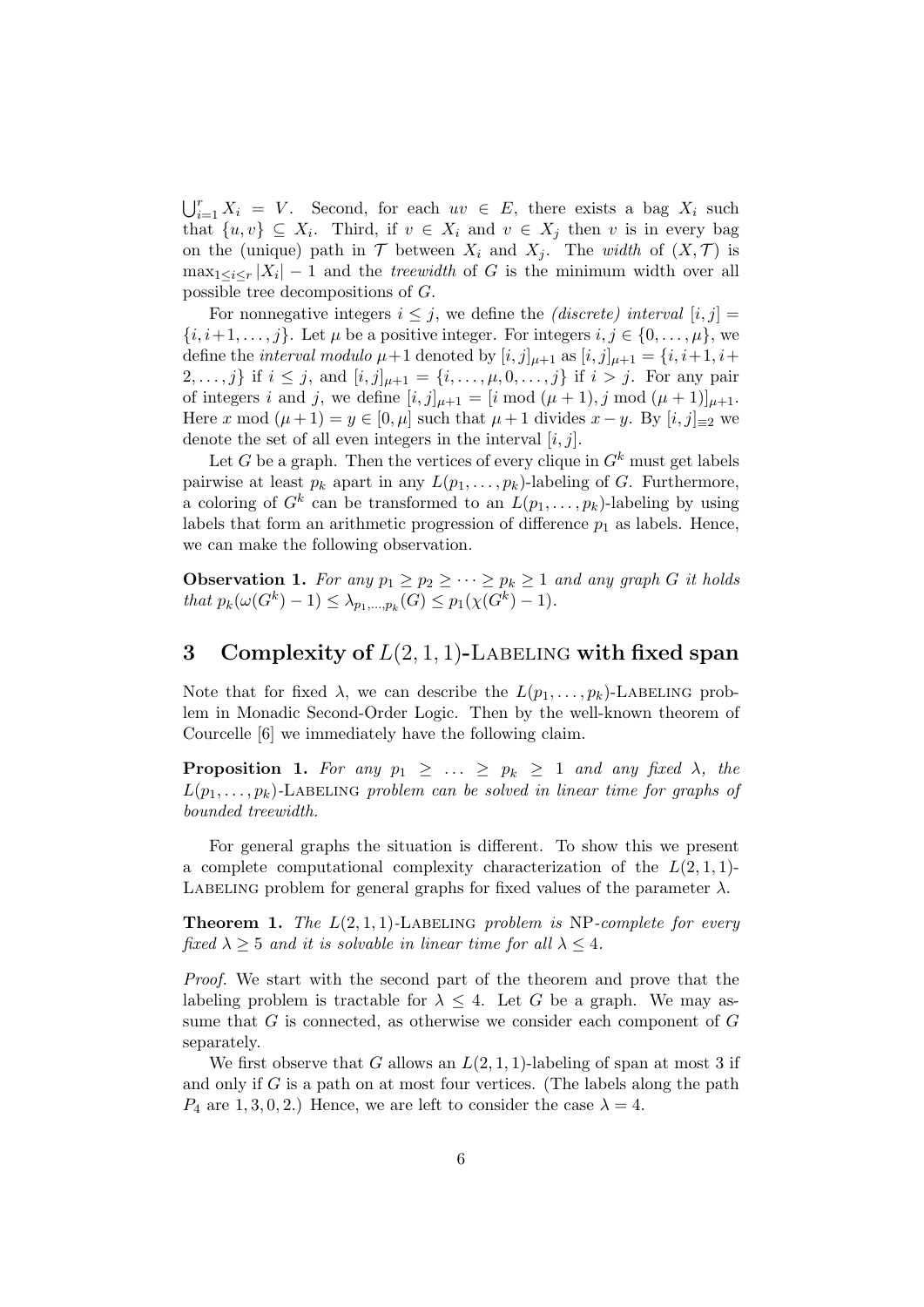

Figure 1: The graphs  $F_1, \ldots, F_9$  with  $\lambda_{2,1,1}(F_i) > 4$  for  $i = 1, \ldots, 9$ .

We claim that none of the graphs  $F_i$  ( $1 \leq i \leq 9$ ) depicted in Figure 1 allows an  $L(2,1,1)$ -labeling of span  $4$  — this can be verified by a straightforward case analysis. This means that our input graph G has no  $L(2,1,1)$ labeling of span 4 if it contains one of these nine graphs as a subgraph. We test this as follows. First, we check in linear time if  $G$  has maximum degree 3. If not, then  $G$  contains  $F_1$  as a subgraph. In the other case, i.e., if  $G$ has maximum degree 3, we can check in linear time if  $G$  contains a graph  $F_i$   $(2 \leq i \leq 9)$  as a subgraph. In any such case we output No.

From now on, assume that G contains no graph  $F_i$   $(1 \leq i \leq 9)$  as a subgraph. Assume first that G contains a cycle of length at least four, and let us fix a longest one. Observe that every edge of G is incident with a vertex of this cycle — otherwise we would get  $F_5$  or  $F_9$ .

If two vertices of the cycle that share no common neighbor along the cycle were connected by an edge, a so-called *shortcut*, then we would get  $F_2$ . Hence all shortcuts produce triangles. These triangles must be edge-disjoint as otherwise we would get  $F_4$ .

Finally, if a vertex outside the cycle were adjacent to two vertices of the cycle then either the cycle could be extended (if the two neighbors were adjacent) or we would get  $F_7$  or  $F_8$  (if they shared another common neighbor) or get  $F_3$  (if they were farther apart). Hence, any vertex outside the cycle is a leaf. Moreover vertices of the cycle that are adjacent to the leaves must be pairwise at distance at least three (due to  $F_2$  and  $F_3$ ) as well as they should belong neither to a triangle nor to the neighborhood of one (this would yield  $F_2$  or  $F_6$ ).

Some specific cases are also excluded if the longest cycle is of length four, namely the forbidden graphs  $F_4$ ,  $F_7$  and  $F_8$ .

By analogous arguments we get that if  $G$  has no cycle of length at least four, then it is formed from a longest path with possibly some shortcuts forming triangles and/or possibly some pendant leaves, whereas these triangles and leaves are sufficiently separated as in the previous case.

It is not difficult to show that in both cases  $G$  has treewidth at most 3, and hence the existence of an  $L(2,1,1)$ -labeling of span 4 can be tested in linear time by Proposition 1.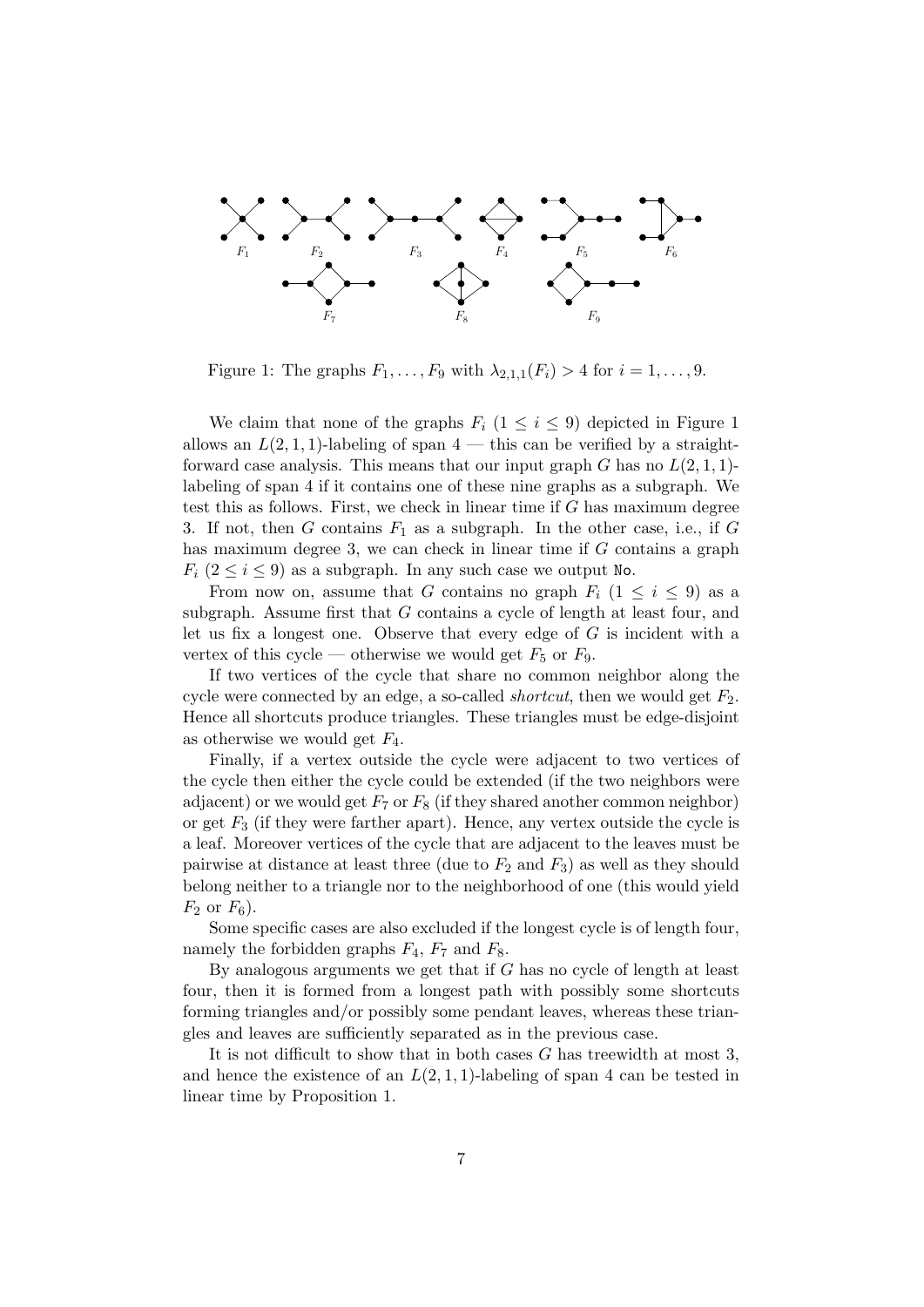

Figure 2: Variable gadgets.

To prove NP-hardness for  $\lambda \geq 5$ , we reduce from the MONOTONE NOT-ALL-EQUAL *p*-SATISFIABILITY problem for  $p = \lceil \frac{\lambda}{2} \rceil$  $\frac{\lambda}{2}$ . An instance of MONO-TONE NOT-ALL-EQUAL  $p$ -SATISFIABILITY is a formula  $\Phi$  in the conjunctive normal form with  $p$  positive literals in each clause, i.e., no negations are allowed. The question is whether  $\Phi$  has a truth assignment such that each clause contains at least one positively valued literal and at least one negatively valued literal. Schäfer [32] showed that MONOTONE NOT-ALL-EQUAL 3-SATISFIABILITY is NP-complete. This also holds for any fixed  $p > 4$ , the proof of which is straightforward and folklore.

Let  $\Phi$  be a formula that is an instance of the MONOTONE NOT-ALL-Equal  $\lceil \frac{\lambda}{2} \rceil$  $\frac{\lambda}{2}$ -Satisfiability problem. Note that  $p = \lceil \frac{\lambda}{2} \rceil$  $\frac{\lambda}{2}$ . For each variable  $x_i$  we construct a gadget consisting of a chain of copies of the graph depicted in Fig 2. The length of the chain corresponding to the variable  $x_i$  is the number of occurrences of  $x_i$  in  $\Phi$ . The symbols  $E_n$  and  $M_n$  in Figure 2 denote an independent set of  $n$  vertices, and a matching on  $n$  edges, respectively; recall that  $K_n$  denotes a complete graph on n vertices.

We argue that any  $L(2,1,1)$ -labeling of span  $\lambda$  of the constructed variable gadget satisfies:

- All vertices  $u_i$  are labeled by the same label, either by 0 or by  $\lambda$ .
- If  $u_i$  is labeled by  $\lambda$ , then the vertex  $v_i$  is given a label from the set  $L = [0, \lambda - 4 + (\lambda \mod 2)]_{\equiv 2}$ , and analogously
- if  $u_i$  is labeled by 0, then the label of  $v_i$  belongs to  $L = {\lambda l : l \in L}$ .

In both cases, vertices  $u_i$  are of degree  $\lambda - 1$ , hence it would be impossible to give these vertices labels different from 0 or  $\lambda$ . If  $u_i$  is given  $\lambda$ , then the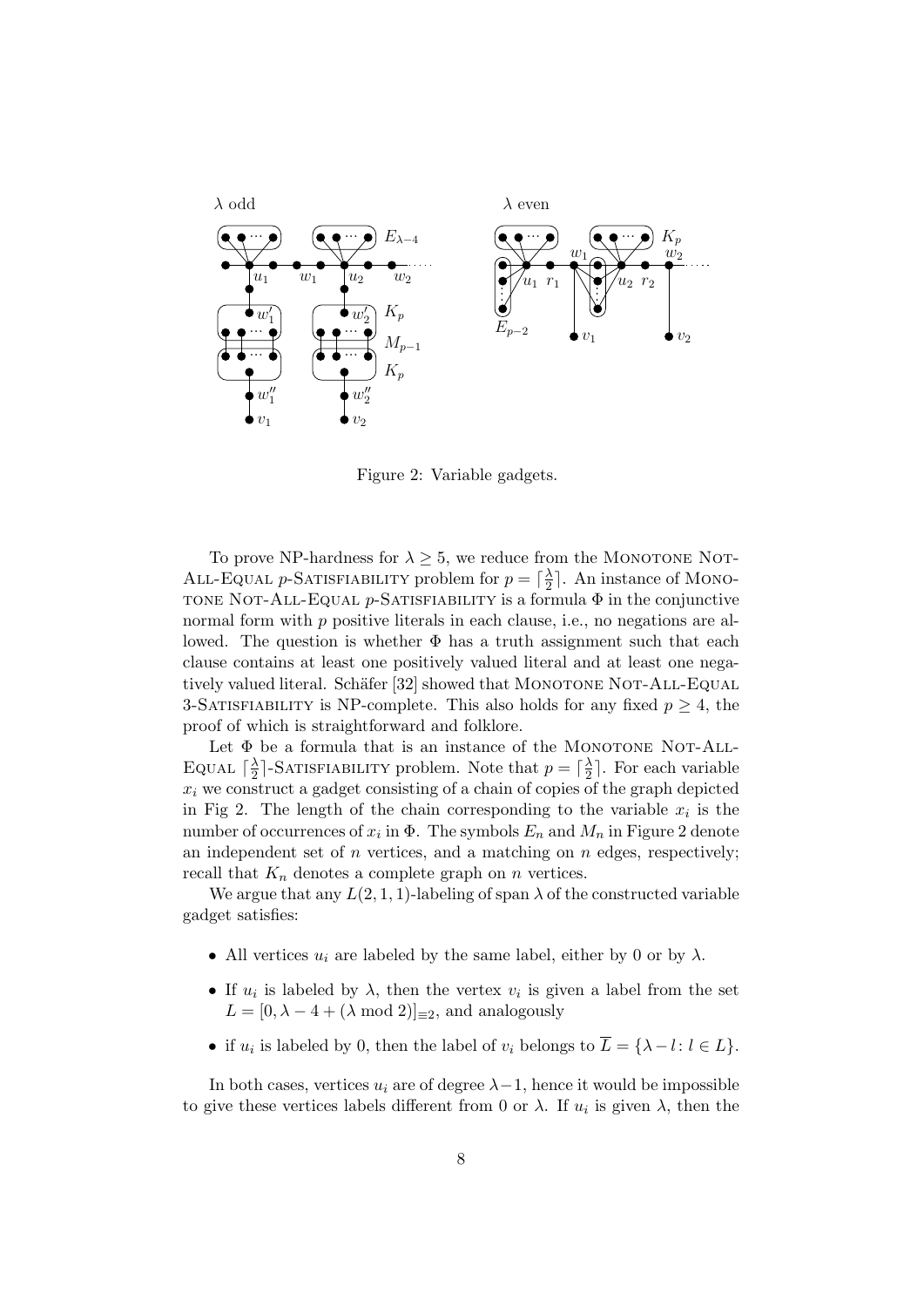label  $\lambda - 1$  must be used on the vertices  $w_{i-1}$  and  $w_{i+1}$ , hence  $u_{i-1}$  and  $u_{i+1}$ must be also given label  $\lambda$ . As a mirror argument holds for the label 0, the first claim follows.

For the case of and odd  $\lambda$ , observe that the subgraph consisting of the two complete subgraphs  $K_p$  contains exactly  $\lambda+1$  vertices and is of diameter three. Hence all labels from  $[0, \lambda]$  must be used, each on exactly one vertex of this subgraph. In particular, one  $K_p$  will only host even labels, while the other one hosts all odd labels.

If  $u_i$  is labeled by  $\lambda$ , then  $w'_i$  is labeled by  $\lambda - 1$  by the same argument as for  $w_i$ . Then the upper  $K_p$  uses even labels, the bottom all odd labels, and only the label  $\lambda - 1$  remains for  $w_i''$ .

As the vertex  $v_i$  is at distance at most three from all vertices from the bottom  $K_p$ , it may only be labeled by a label from the set  $L = [0, \lambda - 3]_{\equiv 2}$ , as claimed above.

When  $\lambda$  is even then  $u_i$  together with  $K_p$  forms a clique on  $p+1$  vertices, hence all even labels, i.e., the set  $[0, \lambda]_{\equiv 2}$ , are used to label this subgraph. If a vertex  $u_i$  is labeled by  $\lambda$ , then its remaining neighbors are given odd labels from the set [1,  $\lambda - 3$ ]. (Recall that  $w_i$  is labeled by  $\lambda - 1$  in this case.) In particular, the same label is used for all copies of  $r_i$  and the remaining labels in  $[1, \lambda - 3]$  for all copies of  $E_{p-2}$ . Hence, all possible labels of  $v_i$  fall in the set  $[0, \lambda - 4] \equiv 2$ , as claimed.

In both cases when  $u_i$  is labeled by 0 the claim is obtained by the symmetry of the labeling.

We finalize the construction of the graph  $G$  by joining variable gadgets through clause vertices as follows. For each clause C of the formula  $\Phi$  we insert an extra new vertex  $z_C$ . For each variable x that appears in C we link  $z<sub>C</sub>$  by an edge with a unique vertex  $v<sub>i</sub>$  of the variable gadget associated with  $x$ . Hence, each clause vertex is of degree  $p$ .

The properties of the variable gadgets assure that G allows an  $L(2,1,1)$ labeling of span  $\lambda$  if and only if  $\Phi$  has a required assignment. These labelings are related to assignments e.g. by letting  $x =$  true whenever the vertices  $u_i$ of the gadget for x are all labeled by  $\lambda$ , and  $x =$  false if  $u_i$  gets 0.

Observe that for any clause vertex  $z_C$  it holds that  $\deg(z_C) = p >$  $|L| = |\overline{L}|$ . Hence labels both from  $L \setminus \overline{L}$  and from  $\overline{L} \setminus L$  must be present in the neighborhood of  $z<sub>C</sub>$ . Consequently, these labelings indicate only valid assignments, i.e., at least one of the adjoining gadgets represents a positively valued variable and at least one stands for a negatively valued one.

In the opposite direction, each assignment for  $\Phi$  can be converted into an  $L(2,1,1)$ -labeling of G in a straightforward way (by using labelings of the gadgets with properties discussed above).

Observe in particular that in the case of even  $\lambda$ , each vertex  $w_C$  together with its p neighbors will require  $p + 1$  even labels, which is just the number of even labels in the interval  $[0, \lambda]$ .  $\Box$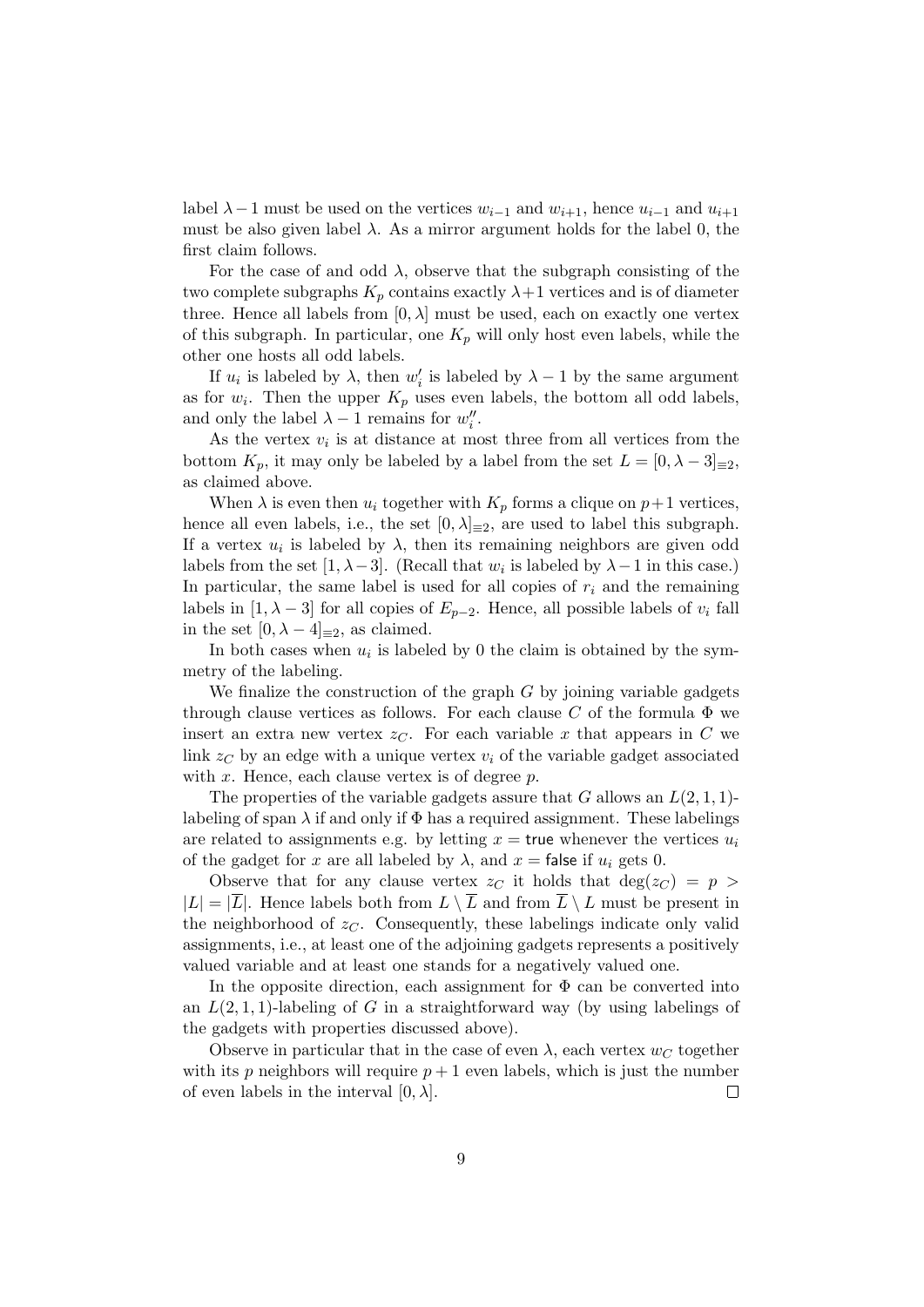

Figure 3: Gadgets  $T_1, T_2$  and  $T_3$  for  $\lambda = 14$ .

## 4 NP-completeness of  $L(2,1,1)$ -LABELING for trees

By Proposition 1, the  $L(2,1,1)$ -Labeling problem can be solved in polynomial time for trees if the span  $\lambda$  is fixed, i.e., not part of the input. If  $\lambda$ is considered to be part of the input, then the problem is difficult.

**Theorem 2.** The  $L(2,1,1)$ -LABELING problem is NP-complete for the class of trees.

The remaining part of this section contains the proof of this theorem.

#### 4.1 Auxiliary constructions

We first construct gadgets where some vertices are forced predetermined labels in an arbitrary  $L(2,1,1)$ -labeling. A set of integers  $S \subseteq [0,\lambda]$  is called symmetric if for each  $i \in S$ ,  $\lambda - i \in S$ . Note that for any  $L(p_1, \ldots, p_k)$ labeling l of a graph G of span  $\lambda$ , the mapping  $\overline{l}: V(G) \to [0, \lambda]$ , such that  $\overline{l}(v) = \lambda - l(v)$  for  $v \in V(G)$ , is an  $L(p_1, \ldots, p_k)$ -labeling of G of span  $\lambda$  too. Hence our gadgets force symmetric sets of labels.

From now on we assume that  $\lambda$  is an even positive integer and that  $\lambda > 16$ .

We consider a star  $K_{1,\lambda-1}$  with the center u. Then a new vertex w is added and joined by an edge with a leaf  $v$  of the star. Denote the obtained tree by  $T_1$ . We say that w is the *root* of  $T_1$ . An example of  $T_1$  is shown in Figure 6. We need the following properties of  $T_1$ .

**Lemma 1.** For any  $L(2,1,1)$ -labeling of  $T_1$  with span  $\lambda$ ,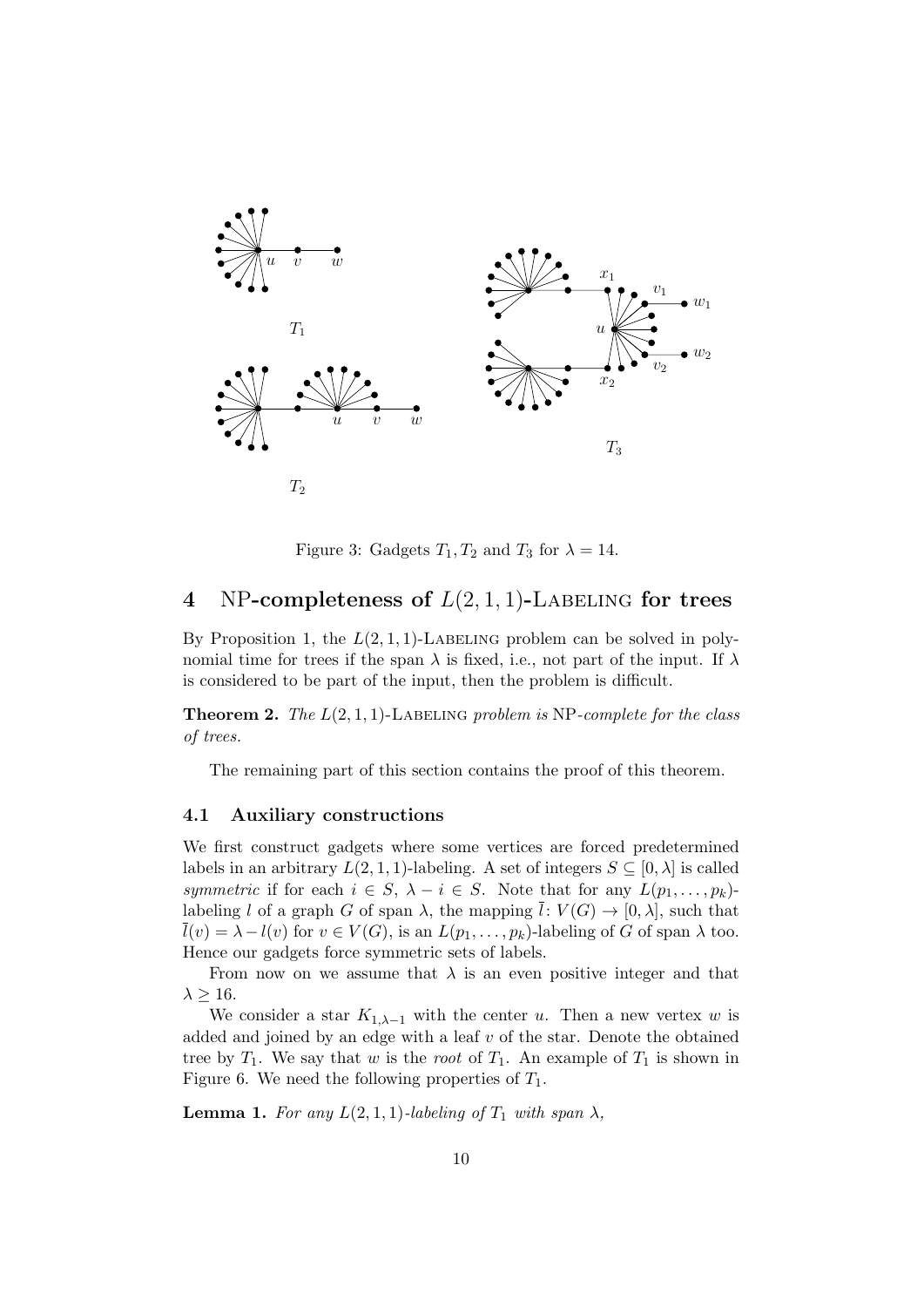- the vertex u is labeled by an integer from the set  $\{0, \lambda\}$ ;
- if u is labeled by 0 then the root w is labeled by 1 and if u is labeled by  $\lambda$  then w is labeled by  $\lambda - 1$ .

For any  $i \in \{1, \lambda - 1\}$  and any integer  $j \in [3, \lambda - 3]$ , there is an  $L(2, 1, 1)$ labeling l of  $T_1$  with span  $\lambda$  such that  $l(w) = i, l(v) = j$ .

*Proof.* Since all vertices of  $N_{T_1}(u)$  should be labeled by different labels which are 2-distant from the label of u and since  $\deg_{T_1}(u) = \lambda - 1$ , for any  $L(2, 1, 1)$ labeling of  $T_1$  with span  $\lambda$ , the vertex u can only be labeled either by 0 or λ. Assume that *u* is labeled by 0. Then vertices of  $N_{T_1}(u)$  are labeled by all integers from [2,  $\lambda$ ]. Hence, w should be labeled by 1. Symmetrically, if u is labeled by  $\lambda$ , then w is labeled by  $\lambda - 1$ .

The second claim of the lemma can be verified directly.

The next gadget is denoted by  $T_2$  and is constructed as follows (see Figure 3). We introduce a star  $K_{1,\lambda-3}$  with center u and add a copy of  $T_1$ rooted in  $u$ . Then a new vertex  $w$  is added and joined by an edge with a leaf v of the tree adjacent to u. The vertex w is the root of  $T_2$ . The properties of  $T_2$  are given in the following lemma.

 $\Box$ 

 $\Box$ 

**Lemma 2.** For any  $L(2,1,1)$ -labeling of  $T_2$  with span  $\lambda$ ,

- the vertex u is labeled by an integer from the set  $\{1, \lambda 1\}$ ;
- if u is labeled by 1 then the root w is labeled by an integer from  $\{0, 2\}$ . and if u is labeled by  $\lambda - 1$  then w is labeled by a label from  $\{\lambda - 2, \lambda\}.$

For any  $i \in \{0, 2, \lambda-2, \lambda\}$  and any integer  $j \in [5, \lambda-5]$ , there is an  $L(2,1,1)$ labeling l of  $T_2$  with span  $\lambda$  such that  $l(w) = i, l(v) = j$ .

*Proof.* By Lemma 1 the vertex u is labeled either by 1 or  $\lambda - 1$ . Assume that u is labeled by 1. Since  $\deg_{T_1}(u) = \lambda - 2$ , for any  $L(2,1,1)$ -labeling of  $T_2$  with span  $\lambda$ , the vertices  $N_{T_2}(u)$  are labeled by all integers from [3,  $\lambda$ ]. Therefore,  $w$  should be labeled by 0 or 2. Symmetrically, if  $u$  is labeled by  $\lambda - 1$ , then w is labeled by  $\lambda - 2$  or  $\lambda$ .

The second claim of the lemma can be verified directly.

Now we construct the gadget  $T_3$  (see Figure 3). We consider a star  $K_{1,\lambda-2}$ with center u. Then two copies of  $T_1$  rooted in two different leaves  $x_1, x_2$ of the star are added. Finally we add two vertices  $w_1, w_2$  and join them by edges with two different leaves  $(v_1 \text{ and } v_2 \text{ respectively})$  of the constructed tree adjacent to u. We call  $w_1$  and  $w_2$  the roots of  $T_3$ . The properties of  $T_3$ are summarized in the next lemma.

**Lemma 3.** For any  $L(2,1,1)$ -labeling of  $T_3$  with span  $\lambda$ ,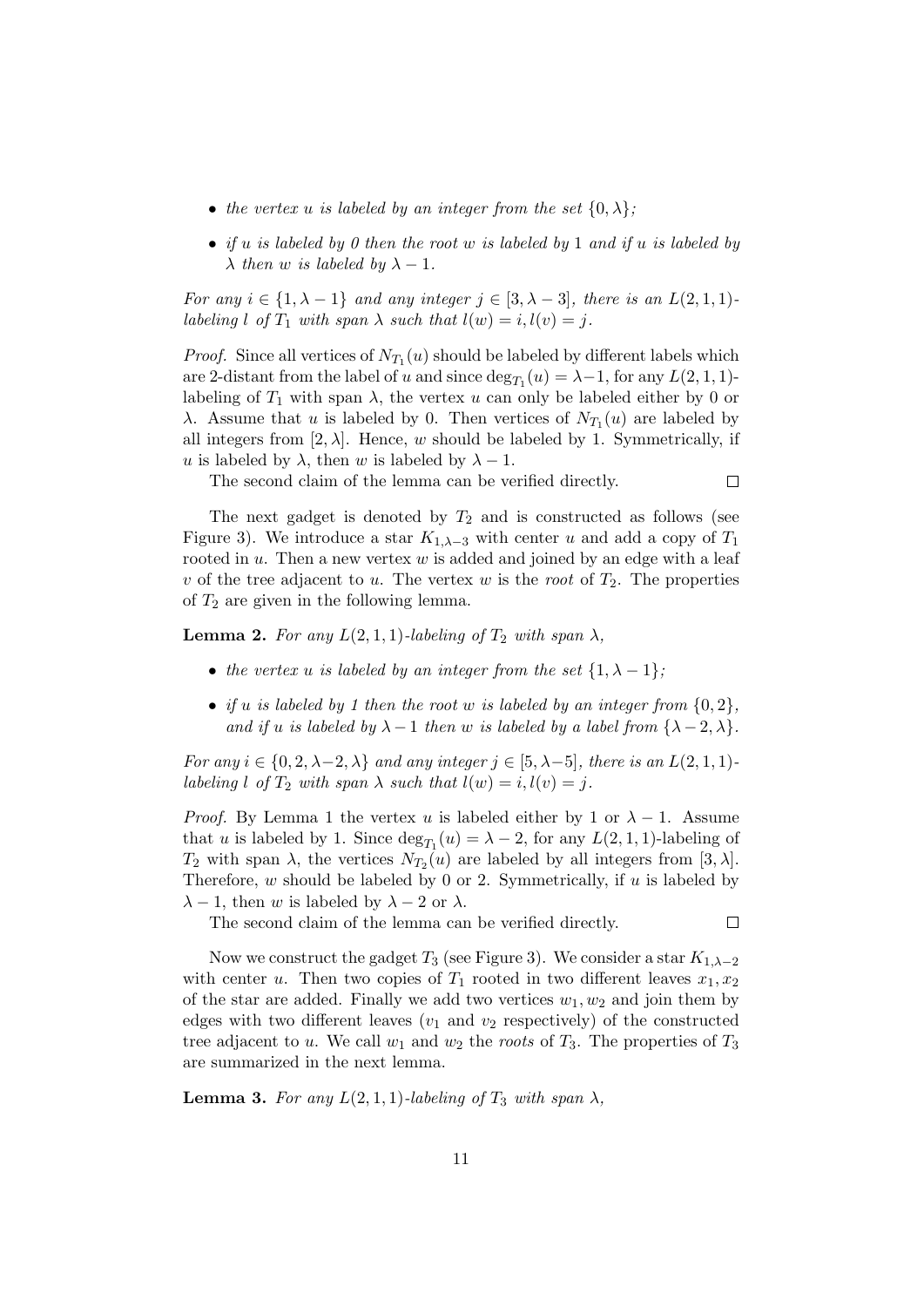- the vertex u is labeled by an integer from  $[3, \lambda 3]$ ;
- if u is labeled by i, then  $w_1, w_2$  are labeled by labels from  $\{i-1, i+1\}$ .

For any integer  $i \in [3, \lambda - 3]$ , any pair of integers  $j_1, j_2 \in \{i - 1, i + 1\}$  and any pair of different integers  $r_1, r_2 \in [i+3, \lambda-(i+3)]$ , there is an  $L(2,1,1)$ labeling l of  $T_3$  with span  $\lambda$  such that  $l(u) = i$ ,  $l(w_1) = j_1$ ,  $l(w_2) = j_2$ ,  $l(v_1) = r_1$  and  $l(v_2) = r_2$ .

*Proof.* By Lemma 1, the vertices  $x_1$  and  $x_2$  can be labeled either 1 or  $\lambda - 1$ . Since they must have different labels, one of them is labeled by 1 and the other one is labeled by  $\lambda - 1$ . Hence, u can only be labeled by an integer from  $i \in [3, \lambda - 3]$ . Assume that u is labeled by i. For any  $L(2, 1, 1)$ -labeling of  $T_3$  with span  $\lambda$ , the vertices in  $N_{T_3}(u)$  are labeled by all integers from  $[0, \lambda] \setminus [i-1, i+1]$ . Therefore,  $w_1$  and  $w_2$  can only be labeled by integers from  $\{i-1, i+1\}$ 

As before, the second claim of the lemma can be verified directly. Note that neighbors of  $x_1$  and  $x_2$  different from u can always be labeled by  $i - 1$  and  $i + 1$ . and  $i + 1$ .

For our gadgets constructed below we assume that  $k$  is a positive integer and  $2 \leq k \leq \lambda/4 - 2$ ; the latter is a valid assumption because  $\lambda \geq 16$  holds.

We construct a rooted tree  $T(k)$  such that the root can only be labeled by integers from  $[2, 2k]_{\equiv 2} \cup [\lambda - 2k, \lambda - 2]_{\equiv 2}$ . To do it we introduce  $k - 1$ copies of trees  $T_3$ . For  $i \in \{1, \ldots, k-1\}$ , denote by  $u^{(i)}$ ,  $v_1^{(i)}$  $v_1^{(i)}, v_2^{(i)}$  $\hat{u}_2^{(i)},w_1^{(i)}$  $\mathbf{u}_1^{(i)}, w_2^{(i)}$ 2 the vertices  $u, v_1, v_2, w_1, w_2$  of the *i*-th copy of  $T_3$ . Then vertices  $w_2^{(i-1)}$  and  $w_1^{(i)}$  $\mathcal{I}_{1}^{(i)}$  are identified for  $i \in \{2, \ldots, k-1\}$ . Finally, a copy of  $T_2$  rooted in  $w_1^{(1)}$  $\mathcal{L}_1^{(1)}$  is added. Let  $u^{(0)}$  and  $v^{(0)}$  be the vertices u and v of  $T_2$ , respectively. The vertex  $w_2^{(k-1)}$  is the *root* of  $T(k)$ . The construction of  $T(k)$  is shown in Figure 4.

**Lemma 4.** For any  $L(2,1,1)$ -labeling of  $T(k)$  with span  $\lambda$ ,

- the root  $w_2^{(k-1)}$  is labeled by an integer from  $[2, 2k]_{\equiv 2} \cup [\lambda 2k, \lambda 2]_{\equiv 2}$ ;
- if  $w_2^{(k-1)}$  is labeled by i, then  $u^{(k-1)}$  is labeled either  $i-1$  or  $i+1$  if  $i < 2k$  and  $u^{(k-1)}$  is labeled by  $i-1$  if  $i = 2k$ .

For any integer  $i \in [2, 2k]_{\equiv 2} \cup [\lambda - 2k, \lambda - 2]_{\equiv 2}$  and any integer  $r \in [2k + 1]$  $[2, \lambda - (2k+2)]$  there is an  $L(2,1,1)$ -labeling l of  $T(k)$  with span  $\lambda$  such that  $l(w_2^{(k-1)}) = i$  and  $l(v_2^{(k-1)}) = r$ .

*Proof.* Note that by Lemma 2 the vertex  $w_1^{(1)}$  $i_1^{(1)}$  is labeled by an integer from the set  $\{0, 2, \lambda - 2, \lambda\}$ . Since by Lemma 3 it cannot be labeled by 0 or  $\lambda$ , this vertex is labeled either by 2 or  $\lambda - 2$ . Then the first claim of the lemma is proved by inductive applications of Lemma 3. We use the fact that if  $w_1^{(j)}$ 1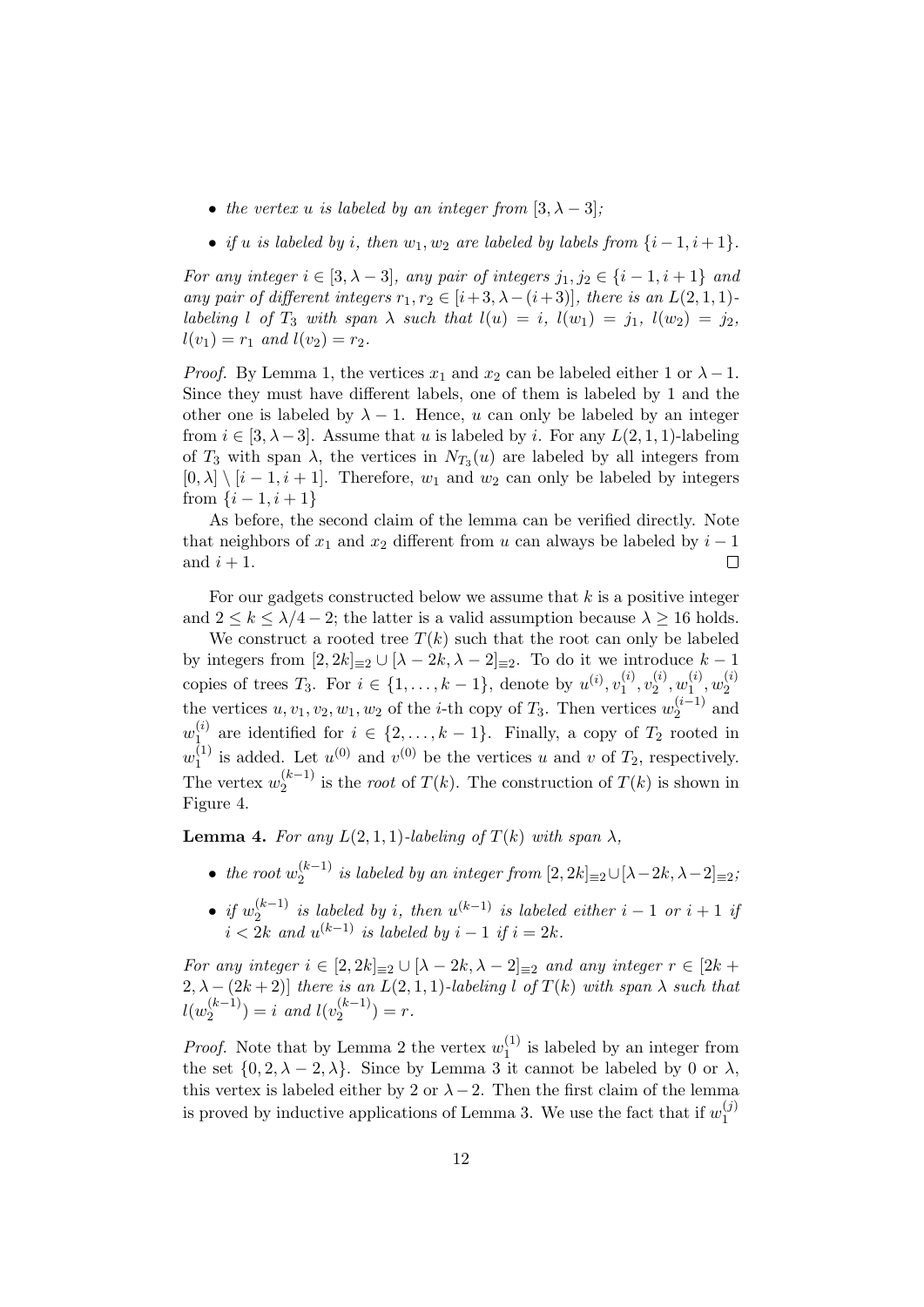

Figure 4: Gadget  $T(k)$ .

is labeled by i then  $u^{(j)}$  is labeled by  $i-1$  or  $i+1$  and  $w_2^{(j)}$  $a_2^{(j)}$  is labeled by an integer from  $\{i-2, i, i+2\}.$ 

The second claim immediately follows from Lemmas 2 and 3. It is sufficient to note that for  $j \in \{1, \ldots, k-1\}$ , vertex  $v_1^{(j)}$  $_1^{(J)}$  can be labeled by  $r+1$ or  $r-1$ , whereas  $v_2^{(j)}$  $v^{(j)}$  and  $v^{(0)}$  can be labeled by r.

Using gadgets  $T(k)$  it is possible to construct a rooted tree  $F(k)$  (see Figure 5) such that the root can only be labeled by an integer 2k or  $\lambda - 2k$ . We construct a star  $K_{1,2k+1}$  with the center v and leaves  $w_0, \ldots, w_{2k}$ . Then four copies of  $T_2$  rooted in  $w_1, w_2, w_3$  and  $w_4$  respectively are introduced, and for each  $i \in \{2, \ldots, k-1\}$ , two copies of  $T(i)$  rooted in  $w_{2i+1}$  and  $w_{2i+2}$ are added. Finally, a copy of  $T(k)$  rooted in  $w_0$  is constructed. The vertex  $w_0$  is declared the *root* of  $F(k)$ .

**Lemma 5.** For any  $L(2,1,1)$ -labeling of  $F(k)$  with span  $\lambda$ ,

- the root  $w_0$  is labeled either by 2k or  $\lambda 2k$ ;
- the vertices at distance two from the root are labeled by all integers from  $[0, 2k - 2]_{\equiv 2} \cup [\lambda - (2k - 2), \lambda]_{\equiv 2}$  and one vertex is labeled by  $2k - 1$  or  $\lambda - (2k - 1)$ .

For any pair of different integers  $r_1, r_2 \in [2k+2, \lambda - (2k+2)]$  there is an  $L(2,1,1)$ -labeling l of  $F(k)$  with span  $\lambda$  such that the vertices adjacent to the root are labeled by  $r_1$  and  $r_2$ .

*Proof.* By Lemma 2 vertices  $w_1, w_2, w_3, w_4$  have to be labeled by  $0, 2, \lambda$  – 2,  $\lambda$ . By inductive application of Lemma 4 and the fact that all labels of  $w_5, \ldots, w_{2k}$  have to be different, we conclude that  $w_5, \ldots, w_{2k}$  are labeled by all even integers from  $[4, 2k-2]_{\equiv 2} \cup [\lambda-(2k-2), \lambda-4]_{\equiv 2}$ . Then again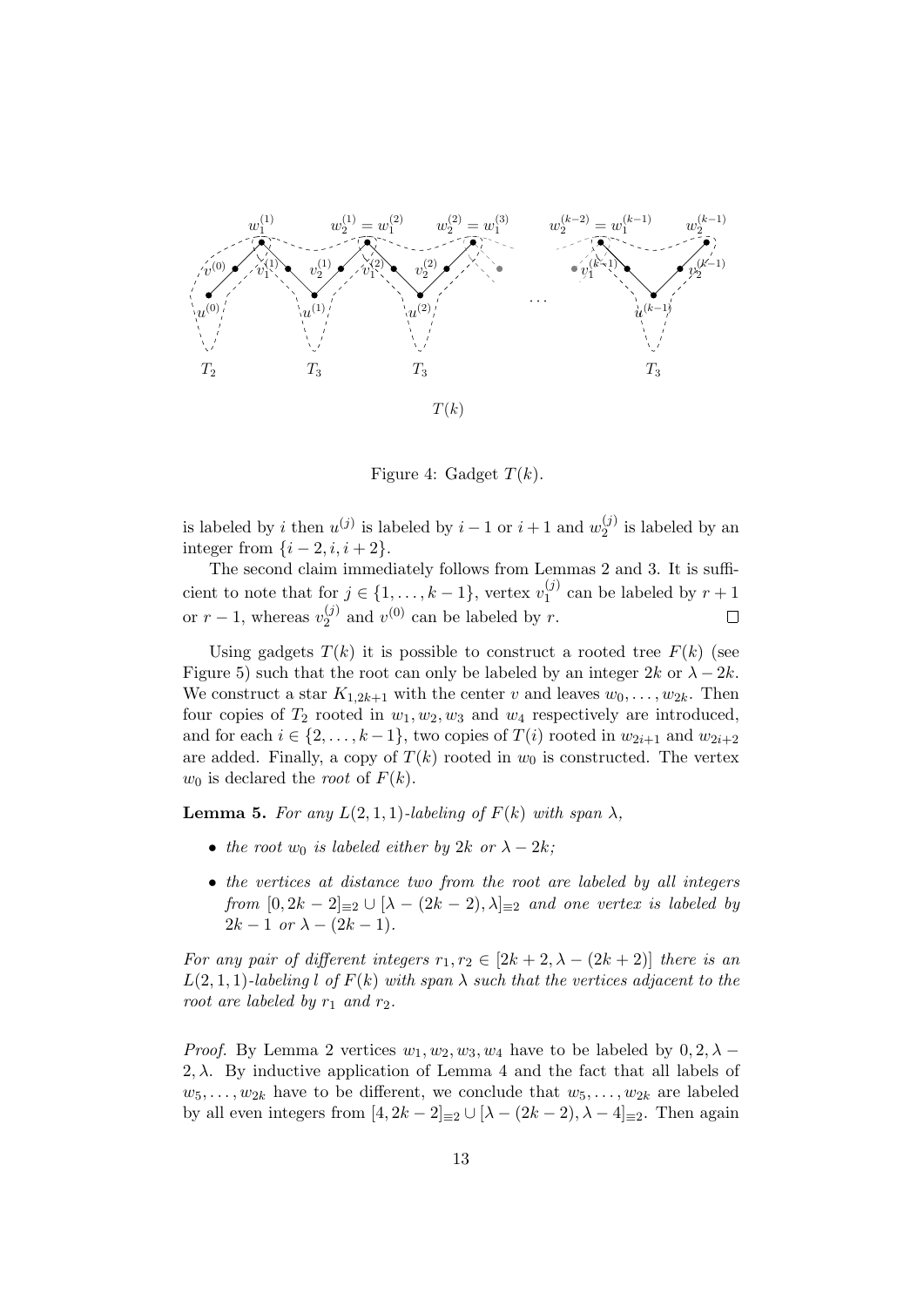

Figure 5: Gadgets  $F(k)$  and  $R(S)$ .

by Lemma 4 the vertex  $w_0$  is labeled either by 2k or  $\lambda - 2k$  and the vertex at distance two from  $w_0$  in the copy of  $T(k)$  is labeled either by  $2k-1$  or  $\lambda - (2k-1).$ 

The second claim follows from Lemmas 2 and 4, since  $v$  can be labeled by  $r_1$  and the other vertices adjacent to  $w_0, \ldots, w_{2k}$  can be labeled by  $r_2$ .  $\Box$ 

We proceed by constructing a rooted tree  $R(S)$  such that the root can only be labeled by integers from the set of labels  $S$  (see Figure 5). Let  $S \subset [4, 2k]_{\equiv 2} \cup [\lambda - 2k, \lambda - 4]_{\equiv 2}$  be a symmetric set of even integers. Denote by X the set of all integers from  $[4, 2k] \equiv 2 \setminus S$ , and let  $X = \{p_1, \ldots, p_s\}$ . We construct a star  $K_{1,2s+5}$  with the center u and leaves  $v_0, \ldots, v_{2s+4}$ . Then four copies of  $T_2$  rooted in  $v_1, v_2, v_3, v_4$ , respectively, are introduced, and for each  $i \in \{1, \ldots, s\}$ , two copies of  $F(p_i/2)$  rooted in  $v_{2i+3}$  and  $v_{2i+4}$  are added. Finally, a copy of  $T(k)$  rooted in  $v_0$  is constructed. The vertex  $v_0$  is declared the *root* of  $R(S)$ .

**Lemma 6.** For any  $L(2,1,1)$ -labeling of  $R(S)$  with span  $\lambda$ ,

- the root  $v_0$  is labeled by an integer from  $S$ ;
- the vertices at distance two from the root are labeled by integers from  $[0, 2k] \cup [\lambda - 2k, \lambda].$

For any integer  $t \in S$  and any pair of different integers  $r_1, r_2 \in [2k + 2, \lambda (2k+2)$ ] there is an  $L(2,1,1)$ -labeling l of  $R(S)$  with span  $\lambda$  such  $l(v_0) = t$ and the vertices adjacent to the root are labeled by  $r_1$  and  $r_2$ .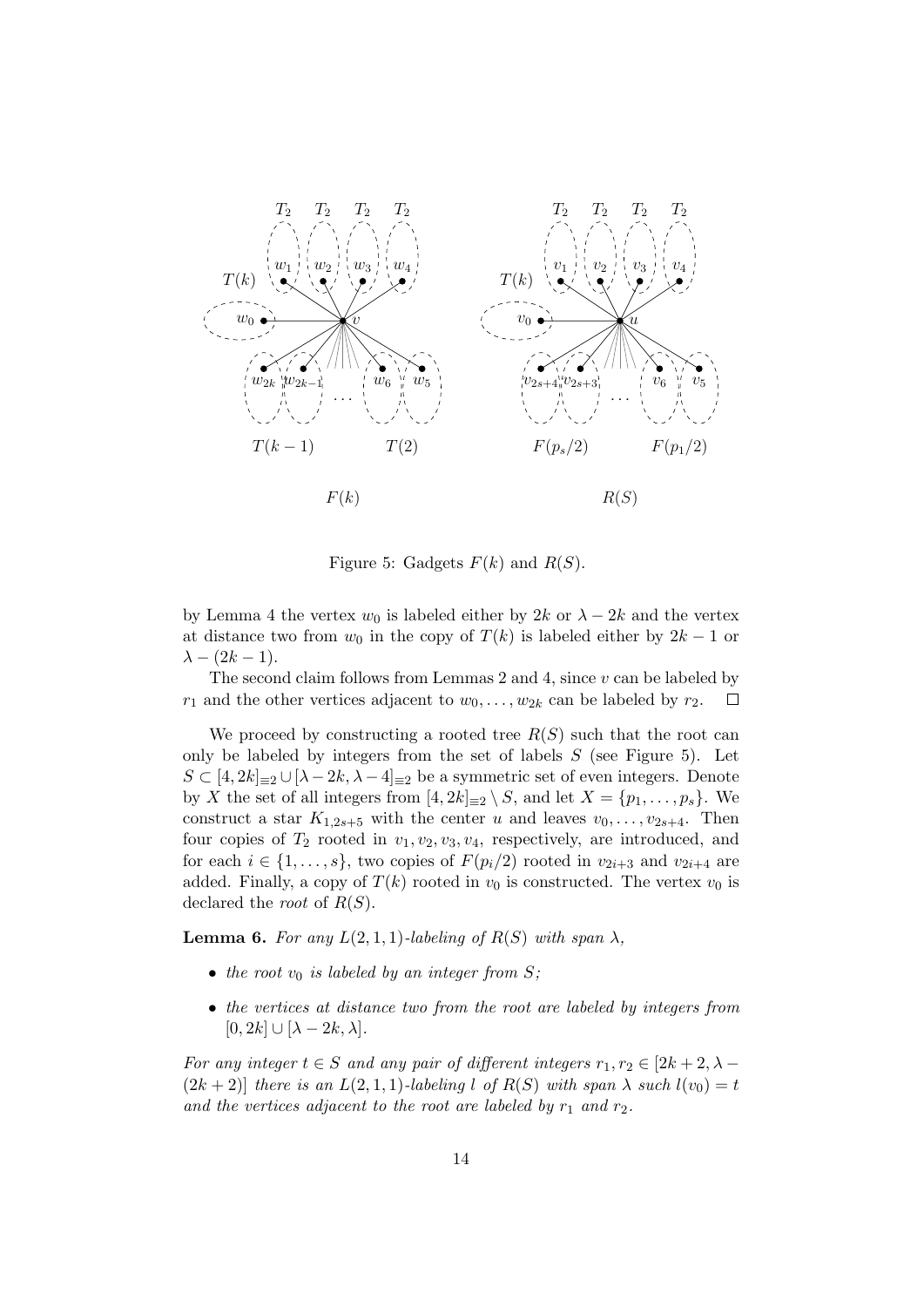*Proof.* By Lemma 2, vertices  $v_1, v_2, v_3, v_4$  have to be labeled by  $0, 2, \lambda$  – 2,  $\lambda$ . By Lemma 5, vertices  $v_5, \ldots, v_{2n+4}$  are labeled by all integers from  $[4, 2k]_{\equiv 2} \cup [\lambda - 2k, \lambda - 4]_{\equiv 2} \setminus S$ . By Lemma 4, vertex  $v_0$  is labeled by an even integer from  $[4, 2k]_{\equiv 2} \cup [\lambda - 2k, \lambda - 4]$ , and this vertex is 2-distant from the vertices  $v_1, \ldots, v_{2p+4}$ . Therefore it can only be labeled by integers from S. The fact that the vertices at distance two from the root are labeled by integers from  $[0, 2k] \cup [\lambda - 2k, \lambda]$  immediately follows from Lemmas 2, 3 and 5.

To prove the second claim, let us note that by Lemmas 2 and 5 there are labelings of all copies of  $T_2$  and  $F(p_i/2)$  such that the vertices adjacent to the roots of these trees are labeled by  $r_1$ . Using Lemma 4 we observe that there is a labeling of  $T(k)$ , such that the root is labeled by t and the vertex adjacent to the root is labeled by  $r_1$ . It remains to label u by  $r_2$  to receive the  $L(2,1,1)$ -labeling of  $R(S)$  from these labelings of these auxiliary gadgets.  $\Box$ 

We conclude this part of the proof by the following easy observation.

**Lemma 7.** The tree  $R(S)$  has  $O(\lambda^4)$  vertices.

#### 4.2 Polynomial reduction

We proceed with reduction of the well-known NP-complete 3-SATISFIABILITY problem [14, problem L02, page 259] to our  $L(2,1,1)$ -LABELING problem for trees.

Let  $\Phi$  be a boolean formula in conjunctive normal form with variables  $x_1, x_2, \ldots, x_n$  and clauses  $C_1, C_2, \ldots, C_m$ . Each clause consists of three literals. We choose  $\lambda = 8n + m + 9$  if m is odd and  $\lambda = 8n + m + 10$  otherwise.

For each variable  $x_i$  we define the set of integers  $X_i = \{4i, 4i + 2, \lambda - \}$  $(4i+2), \lambda - 4i$  and construct three copies of trees  $R(X_i)$  with roots  $x_i^{(1)}$  $\binom{1}{i}$  $x_i^{(2)}$  $i^{(2)}$  and  $x_i^{(3)}$  $i<sup>(3)</sup>$ . For each clause  $C_j$  we define the set of six integers  $Y_j$  as follows. For each literal z in  $C_i$ , integers  $4i, \lambda - 4i$  are included in  $Y_i$  if  $z = x_i$  and integers  $4i + 2$ ,  $\lambda - (4i + 2)$  are included in  $Y_j$  if z is a negation of the variable  $x_i$  for some  $i \in \{1, \ldots, n\}$ . Then a copy of  $R(Y_j)$  with a root  $y_j$  is constructed. Finally, we add a vertex u and join it with all vertices  $x_i^{(1)}$  $\binom{1}{i}, x_i^{(2)}$  $\binom{2}{i}, x_i^{(3)}$  $i_j^{(5)}$  by edges and with all vertices  $y_j$  by paths of length two with middle vertices  $v_1, \ldots, v_m$ . Denote the obtained tree by T (see Figure 6).

**Lemma 8.** The tree T has an  $L(2,1,1)$ -labeling of span  $\lambda$  if and only if the  $formula \Phi can be satisfied.$ 

*Proof.* Suppose that there is an  $L(2,1,1)$ -labeling of T with span  $\lambda$ . By Lemma 6 for each  $i \in \{1, \ldots, n\}$ , vertices  $x_i^{(1)}$  $\binom{1}{i}, x_i^{(2)}$  $\binom{2}{i}, x_i^{(3)}$  $i^{(5)}$  are labeled by integers from  $X_i$ . Since these vertices are 2-distant in  $T$ , the labels have to be different. Hence exactly one label from  $X_i$  is not used for the labeling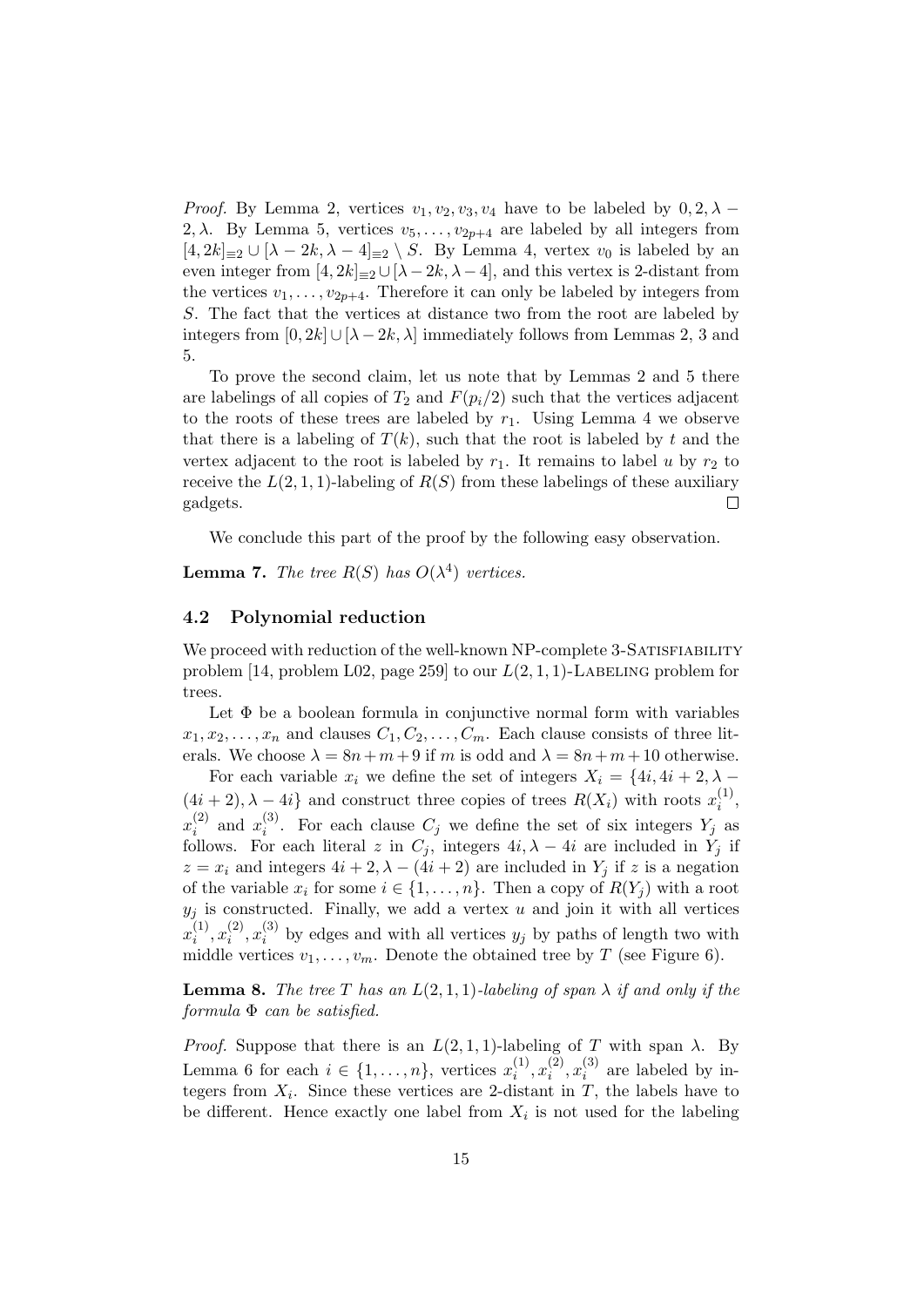

Figure 6: The tree T.

of  $x_i^{(1)}$  $\binom{1}{i}, x_i^{(2)}$  $\binom{2}{i}, x_i^{(3)}$ <sup>(3)</sup>. Denote this label by  $p_i$ . If  $p_i = 4i$  or  $p_i = \lambda - 4i$  then we assume that  $x_i = \text{true}$  and  $x_i = \text{false}$  otherwise. We prove that these values give a truth assignment which satisfies Φ. By Lemma 6 the vertex  $y_j$  is labeled by an integer from the  $Y_j$ . Assume that  $y_j$  is labeled by 4i or  $\lambda-4i$  for some  $i \in \{1, \ldots, n\}$ . This label should be different from the labels of vertices  $x_i^{(1)}$  $\binom{1}{i}, x_i^{(2)}$  $\binom{2}{i}, x_i^{(3)}$  $i^{(5)}$ . Therefore  $C_j$  contains the literal  $x_i$  and  $x_i =$  true. Similarly, if  $y_j$  is labeled by  $4i + 2$  or  $\lambda - (4i + 2)$  for some  $i \in \{1, \ldots, n\}$ , then this label is not used for the labeling of  $x_i^{(1)}$  $\binom{1}{i}, x_i^{(2)}$  $\binom{2}{i}, x_i^{(3)}$  $i^{(5)}$ , i.e.,  $C_j$  contains the literal  $\overline{x}_i$  and  $x_i$  = false.

Assume now that the formula  $\Phi$  has a satisfying truth assignment and variables  $x_1, \ldots, x_n$  have corresponding values. Note that sets  $X_1, \ldots, X_n$  do not intersect. We label  $x_i^{(2)}$  $i^{(2)}$  by  $\lambda - (4i+2)$  and  $x_i^{(3)}$  $\lambda^{-4i}$  for  $i \in \{1, \ldots, n\}.$ The vertex  $x_i^{(1)}$  $i_i^{(1)}$  is labeled by  $4i + 2$  if  $x_i =$  true, and  $x_i^{(1)}$  $i^{(1)}$  is labeled by 4*i* if  $x_i$  = false. Each clause  $C_j$  contains a literal  $z =$  true. If  $z = x_i$  for some  $i \in \{1, \ldots, n\}$  then  $Y_j$  contains the integer 4i and this label was not used for the labeling of  $x_i^{(1)}$  $\binom{1}{i}, x_i^{(2)}$  $\binom{(2)}{i}, x_i^{(3)}$ <sup>(3)</sup>. We use 4*i* to label *y<sub>j</sub>*. Similarly, if  $z = \overline{x}_i$ for some  $i \in \{1, \ldots, n\}$  then  $Y_j$  contains the integer  $4i + 2$  and since this label was not used for the labeling of  $x_i^{(1)}$  $\binom{1}{i}, x_i^{(2)}$  $\binom{(2)}{i}, x_{i}^{(3)}$  $i^{(3)}$ , we label  $y_j$  by  $4i + 2$ . By lemma 6 these labeling of roots of trees  $R(S)$  can be extended to the labelings of all vertices of these trees such that the vertices at distance two from the root are labeled by integers from  $[0, 4n + 2] \cup [\lambda - (4n + 2), \lambda]$  and the vertices adjacent to the roots are labeled by  $4n + 4$  and  $4n + 6$ . We extend this labeling to the  $L(2,1,1)$ -labeling of T by labeling u by  $4n + 5$ and  $v_1, \ldots, v_m$  by  $4n + 7, \ldots, 4n + m + 6$ .  $\Box$ 

To conclude the proof of Theorem 2 it remains to note that it follows from Lemma 7 that T has  $O((n+m)^5)$  vertices.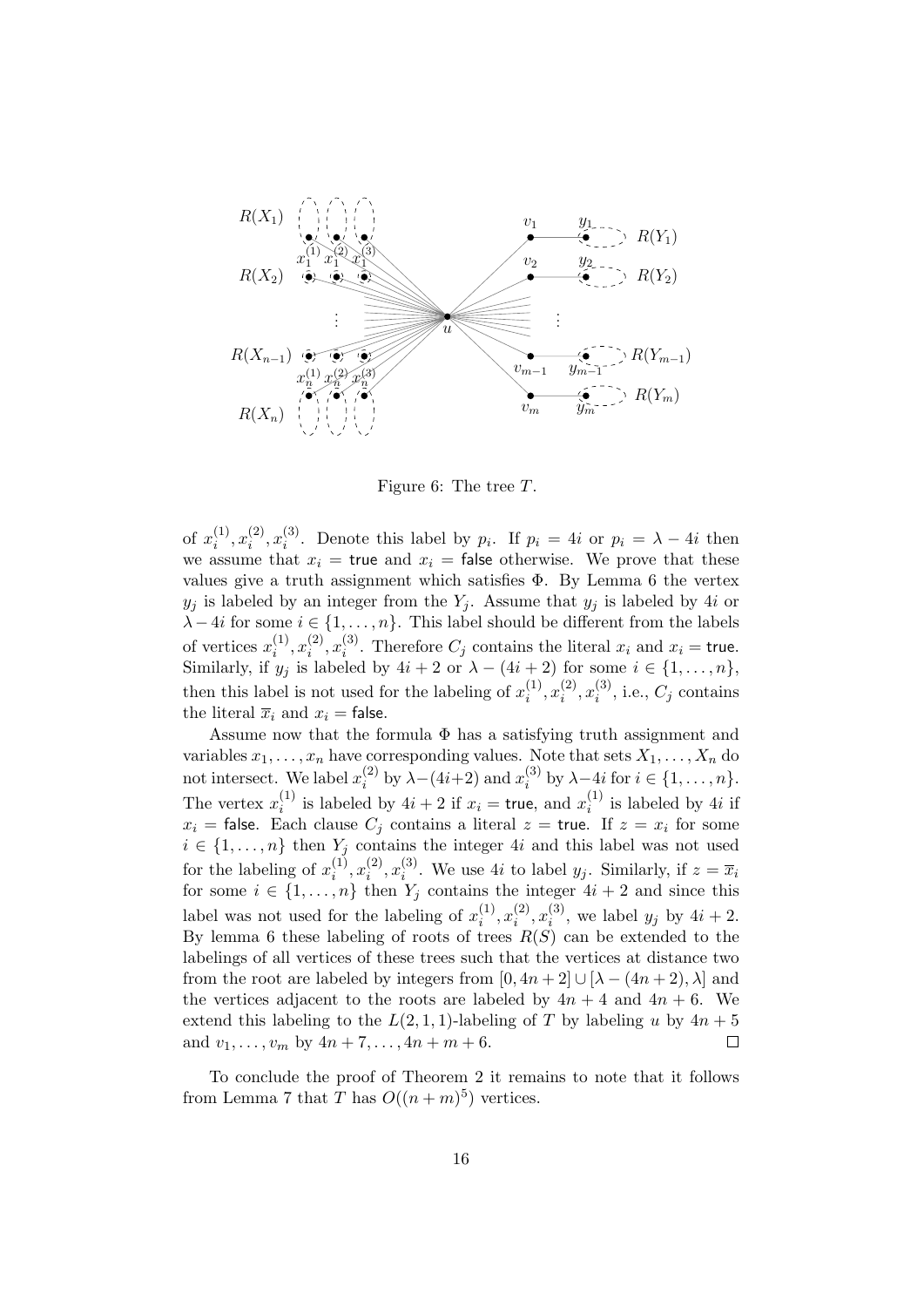

Figure 7: An example of a tree T with  $c_{2,2,1}(T) = 9 < 10 = c_{2,2,1}^*(T)$ .

## 5 Elegant labelings

Let f be an  $L(p_1, \ldots, p_k)$ -labeling or a  $C(p_1, \ldots, p_k)$ -labeling of a graph G with span  $\lambda$ . Then f is called *elegant* if for every vertex u, there exists an interval  $I_u$  modulo  $\lambda + 1$  or modulo  $\lambda$ , respectively, such that  $f(N(u)) \subseteq I_u$ and for every edge  $uv \in E(G)$ ,  $I_u \cap I_v = \emptyset$ .

Observe that only triangle-free graphs may admit elegant labelings. On the other hand, it is not hard to deduce that every tree allows an elegant labeling for an arbitrary collection of distance constraints. An example of a  $C(2, 2, 1)$ -labeling and of an elegant  $C(2, 2, 1)$ -labeling of a tree T is depicted in Figure 7. We note that the  $C(2, 2, 1)$ -labeling in this figure has minimum span. This can be seen as follows. Because the maximum distance in T is at most three, every vertex of  $T$  must receive a different label. We may without loss of generality assume that the right inner vertex of  $T$  gets label 0. Then the remaining five vertices must get label at least 2. However, if labels  $2, \ldots, 6$  are used, then the label of the left inner vertex of T is of distance one to a label of some other vertex. This means that a label  $\ell \geq 7$ must be used. Hence, the  $C(2, 2, 1)$ -labeling in Figure 7 has minimum span  $c_{2,2,1}(T)$ . Note that the span of this labeling is  $c_{2,2,1}(T) = 9$ ; otherwise label 0 of the right inner vertex is of distance one to the vertex with label 7.

The minimum  $\lambda$  for which a graph G allows an elegant  $L(p_1, \ldots, p_k)$ labeling, and  $C(p_1, \ldots, p_k)$ -labeling respectively, of span  $\lambda$  is denoted by  $\lambda^*_{p_1,\dots,p_k}(G)$  and  $c^*_{p_1,\dots,p_k}(G)$ , respectively (these parameters are set to  $+\infty$  if no elegant labeling exists). The elegant  $C(2, 2, 1)$ -labeling in Figure 7 has span equal to  $10 = c_{2,2,1}^*(T)$ . The latter equality follows from Proposition 4.

We observe that every  $C(p_1, \ldots, p_k)$ -labeling with span  $\lambda + 1$  is an  $L(p_1, \ldots, p_k)$ -labeling with span  $\lambda$  and that every elegant labeling is a valid labeling. This leads to the following inequalities.

**Proposition 2.** For any  $p_1 \geq \cdots \geq p_k \geq 1$  and any graph G it holds that

$$
\lambda_{p_1,\dots,p_k}(G) + 1 \le c_{p_1,\dots,p_k}(G) \le c_{p_1,\dots,p_k}^*(G),
$$
  

$$
\lambda_{p_1,\dots,p_k}(G) + 1 \le \lambda_{p_1,\dots,p_k}^*(G) + 1 \le c_{p_1,\dots,p_k}^*(G).
$$

Elegant labels are useful already for distance constraints  $p_1, p_2, p_3$ , because we only need to maintain a separation of distance  $p_3$  between the intervals associated to adjacent vertices instead of checking every pair of vertices at distance three. We explain this in detail in Section 5.1.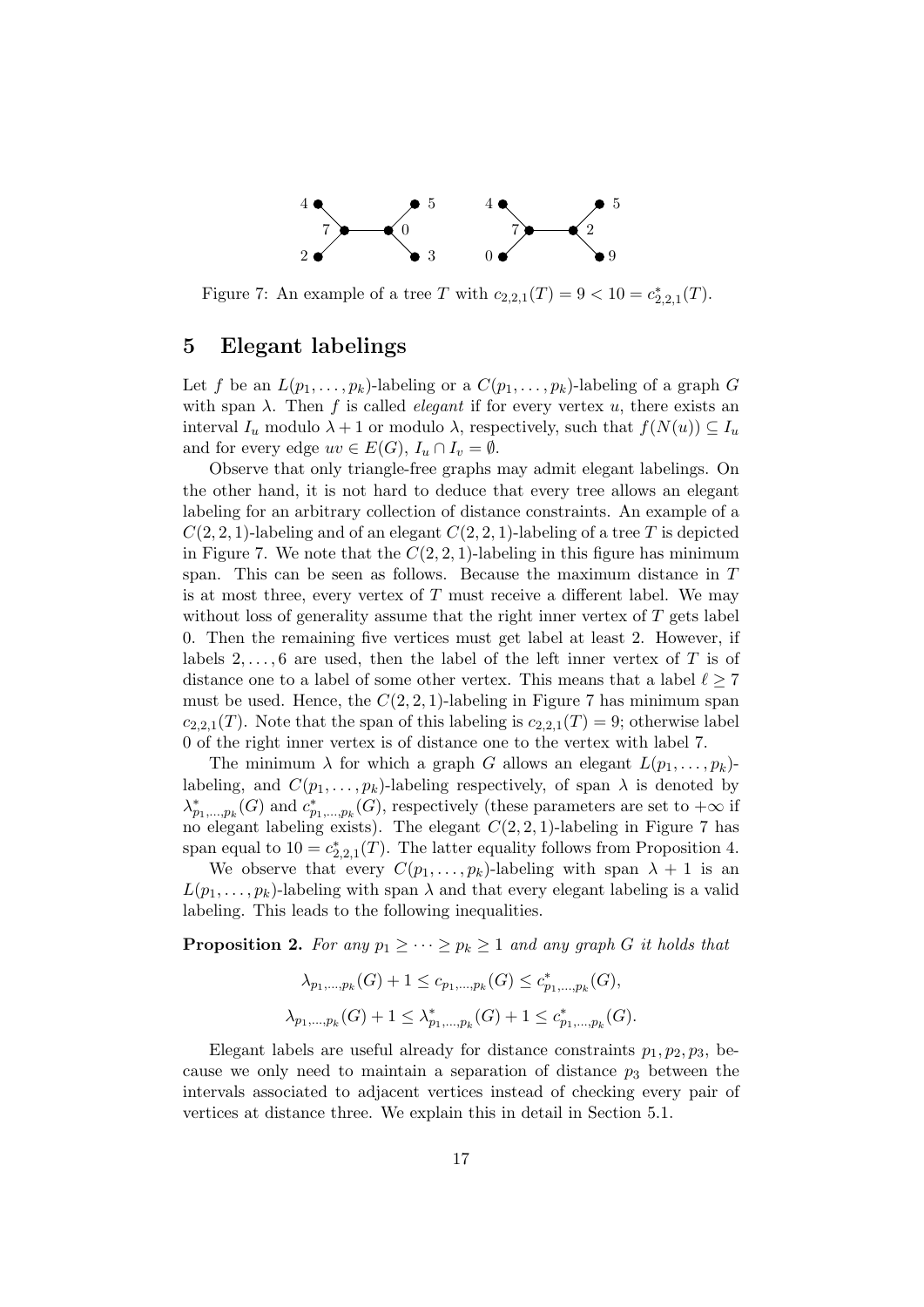#### 5.1 An upper bound for elegant  $C(p_1, p_2, p_3)$ -labelings of trees

We present an upper bound on the minimum span of an elegant  $C(p_1, p_2, p_3)$ labeling of a tree. We first present closed formulas for stars and double stars. In the proof of Proposition 3, we show that every  $L(p_1, \ldots, p_k)$ -labeling and every  $C(p_1, \ldots, p_k)$ -labeling of a star is elegant. However, for double stars this is already not true anymore, as can be seen from Figure 7.

**Proposition 3.** For any  $p_1 \geq \cdots \geq p_k \geq 1$  and any n-vertex star T it holds that

$$
\lambda_{p_1,\dots,p_k}(T) = \lambda_{p_1,\dots,p_k}^*(T) = p_1 + (n-2)p_2,
$$
  

$$
c_{p_1,\dots,p_k}(T) = c_{p_1,\dots,p_k}^*(T) = 2p_1 + (n-2)p_2.
$$

*Proof.* Let T be a star on vertices  $u, v_1, \ldots, v_{n-1}$ , where u is the center vertex. We assign label 0 to u and label  $p_1 + (i-1)p_2$  to each  $v_i$ . This yields  $\lambda_{p_1,\dots,p_k}(T) = p_1 + (n-2)p_2$  and  $c_{p_1,\dots,p_k}(T) = 2p_1 + (n-2)p_2$ .

We now show that every  $L(p_1, \ldots, p_k)$ -labeling and every  $C(p_1, \ldots, p_k)$ labeling of T is elegant. Let f be an  $L(p_1, \ldots, p_k)$ -labeling or  $C(p_1, \ldots, p_k)$ labeling with span  $\lambda$ . We define  $I_u = [f(u)+1, f(u)-1]_{\lambda+1}$  in the first case, and  $I_u = [f(u) + 1, f(u) - 1]_\lambda$  in the second case. For  $i = 1, ..., n - 1$ , we define  $I_v = [f(u), f(u)]$ . This completes the proof of Proposition 3. define  $I_{v_i} = [f(u), f(u)]$ . This completes the proof of Proposition 3.

**Proposition 4.** For any  $p_1 \geq \cdots \geq p_k \geq 1$  and any double star T with inner vertices of degree d and d', resp., with  $d \leq d'$  it holds that

$$
\lambda_{p_1,\dots,p_k}^*(T) = (d+d'-2)p_2 + \max\{p_1 - (d-1)p_2, p_3\},\
$$

 $c_{p_1,\dots,p_k}^*(T) = (d+d'-2)p_2 + \max\{p_1 - \lfloor \frac{d-1}{2} \rfloor p_2, p_3\} + \max\{p_1 - \lceil \frac{d-1}{2} \rceil p_2, p_3\}.$ 

*Proof.* Let T be a double star with inner vertices u and  $u'$  of degree d and  $d'$ , respectively, such that  $d \leq d'$ ; see Figure 8a.

We start with the linear metric; this case is illustrated in Figure 8b. The minimum length of a possible interval  $I_u$  is  $(d-1)p_2$ . Analogously, we have that  $I_{u'}$  is of length at least  $(d'-1)p_2$ . In addition, every label of  $I_u$  should be at least  $p_3$  apart from every label of  $I_{u'}$ , because the diameter of T is three. This means that  $\lambda \ge (d + d' - 2)p_2 + p_3$ .

For any elegant  $L(p_1, \ldots, p_k)$ -labeling of T with span  $\lambda$ , we also have that  $\lambda \geq p_1 + (d'-1)p_2 = (d+d'-2)p_2 + p_1 - (d-1)p_2$ , because the label of  $u'$  should be at least  $p_1$  apart from the interval  $I_{u'}$ . Combining this bound with the previous bound yields  $\lambda \ge (d + d' - 2)p_2 + \max\{p_1 - (d - 1)p_2, p_3\}.$ 

An elegant  $L(p_1, \ldots, p_k)$ -labeling f of T with span  $\lambda = (d + d' - 2)p_2 +$  $\max\{p_1 - (d-1)p_2, p_3\}$  can be obtained by using the arithmetic progression  $(0, p_2, \ldots, (d-1)p_2 \text{ on } N(u) \text{ with } f(u') = 0 \text{ and arithmetic progression } r, r +$  $p_2, \ldots, r + (d' - 1)p_2$  on  $N(u')$  with  $f(u) = r + (d' - 1)p_2$ , where  $r =$  $(d-1)p_2 + \max\{p_1 - (d-1)p_2, p_3\}.$  This proves the first statement of Proposition 4.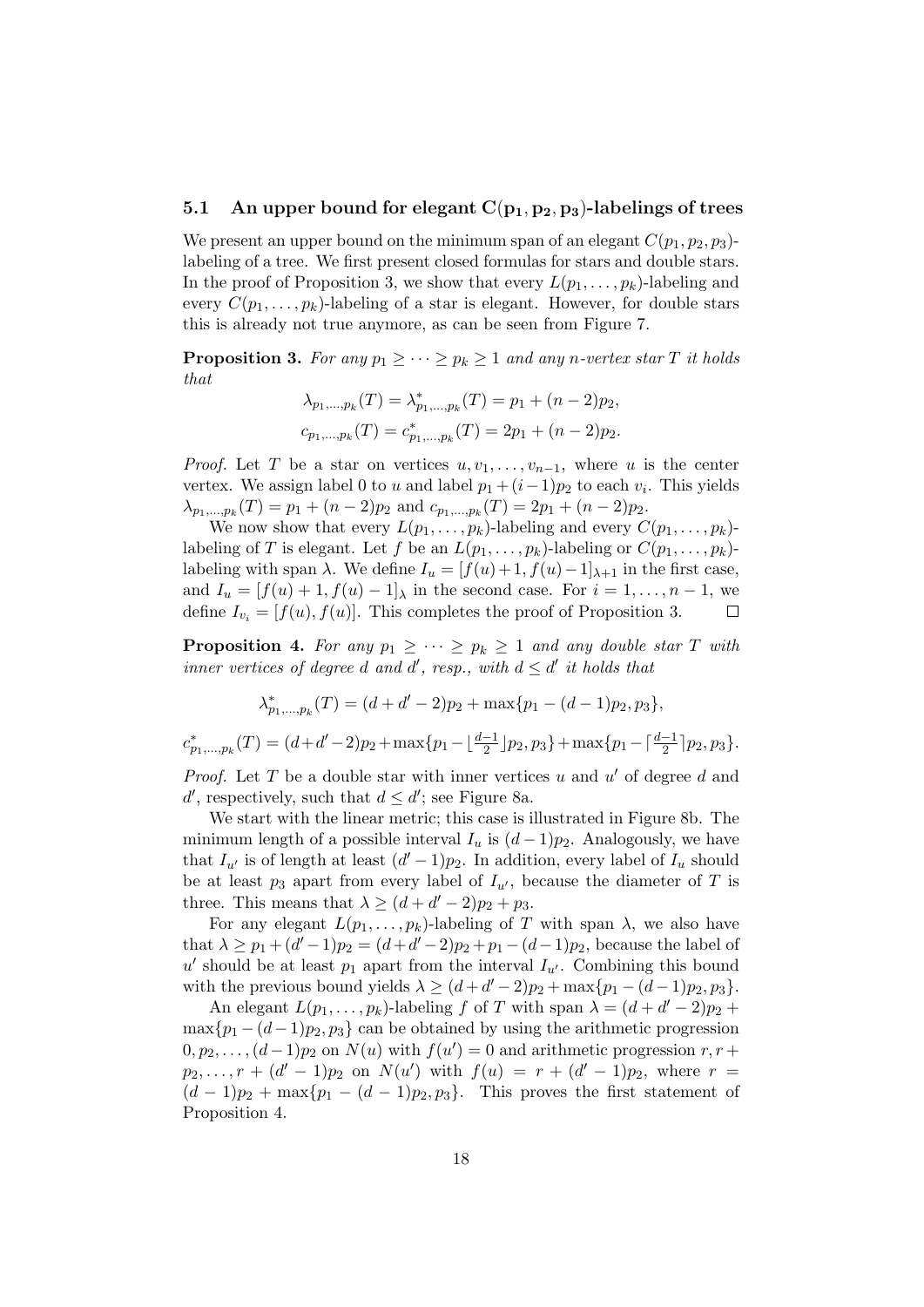

Figure 8: The double star  $T$  and the two associated metrics.

We illustrate the case of the cyclic metric in Figure 8c. Here, the lower bound  $(d + d' - 2)p_2 + 2p_3$  comes from the separation of  $I_u$  and  $I_{u'}$  on both sides. We also find that  $\lambda \geq 2p_1 + (d'-1)p_2 = (d+d'-2)p_2 + p_1 - \lfloor \frac{d-1}{2} \rfloor p_2 +$  $p_1 - \lceil \frac{d-1}{2} \rceil p_2$ , because the label of u' should be at least  $p_1$  apart from both ends of the cyclic interval  $I_{u'}$ .

Suppose  $d$  is odd. Then the above two bounds combine into the value specified in the second statement of Proposition 4; observe that both maxima attain the same value, because  $\lfloor \frac{d-1}{2} \rfloor = \lceil \frac{d-1}{2} \rceil$  in this case.

Suppose  $d$  is even. The label of  $u'$  divides the interval  $I_u$  into two parts. Assume that one part contains t labels of vertices from  $N(u)$ . Then the other part contains  $d-t-1$  of them (we do not count the label of u' in none of these two parts). This means that

$$
\lambda \ge \max\{p_1, p_3 + tp_2\} + \max\{p_1, p_3 + (d - t - 1)p_2\} + (d' - 1)p_2.
$$

This expression is minimized when we choose t and  $d - t - 1$  as close as possible, i.e., when  $t = \lfloor \frac{d-1}{2} \rfloor$ . By this choice we again get the bound given in the second statement of Proposition 4.

To construct an optimal elegant  $C(p_1, \ldots, p_k)$ -labeling f of T we use analogous arithmetic progressions for  $f$  as in the case of linear metric. To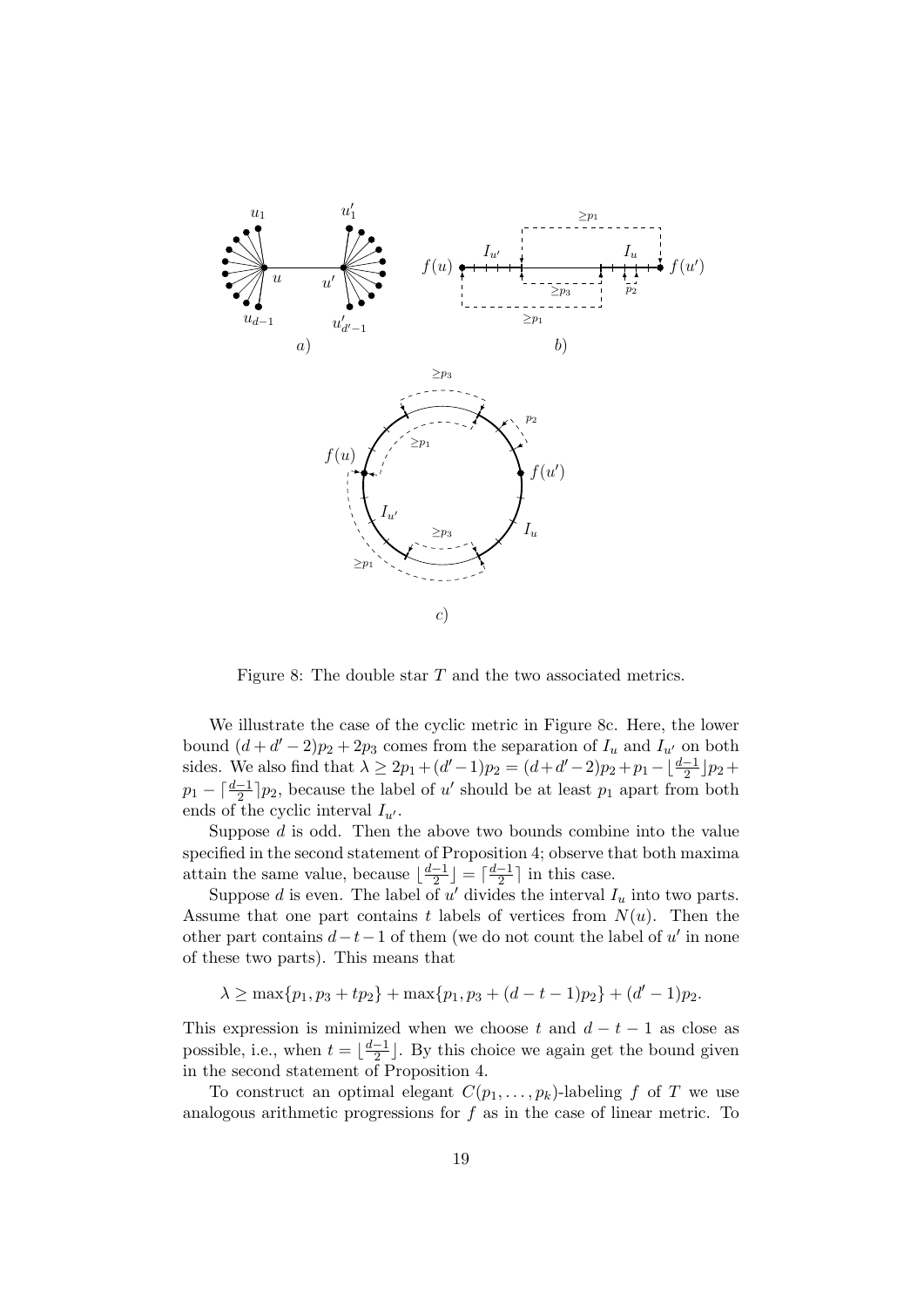be more precise, we define intervals  $I_u$  and  $I_{u'}$  of length  $(d-1)p_2$  and  $(d'-1)p_2$ , respectively, and we place the d labels of  $N(u)$  at distance  $p_2$ from each other in  $I_u$ , and the d' labels of  $N(u')$  at distance  $p_2$  from each other in  $I_{u'}$ . In this way, the distance constraint  $p_2$  is respected. Let the labels of  $u_1$  and  $u_{d-1}$  be the two endpoints of  $I_u$ , and let the labels of  $u'_1$ and  $u'_{d'-1}$  be the two endpoints of  $I_{u'}$ . Then we set

$$
f(u_1) = 0
$$
  
\n
$$
f(u') = \left[\frac{d-1}{2}\right]p_2
$$
  
\n
$$
f(u_{d-1}) = (d-1)p_2
$$
  
\n
$$
f(u'_1) = (d-1)p_2 + \max\{p_1 - \left\lfloor \frac{d-1}{2} \right\rfloor p_2, p_3\}
$$
  
\n
$$
f(u) = (d-1)p_2 + \max\{p_1 - \left\lfloor \frac{d-1}{2} \right\rfloor p_2, p_3\} + \left\lfloor \frac{d'-1}{2} \right\rfloor p_2
$$
  
\n
$$
f(u'_{d'-1}) = (d-1)p_2 + \max\{p_1 - \left\lfloor \frac{d-1}{2} \right\rfloor p_2, p_3\} + (d'-1)p_2.
$$

Recall that f has span  $(d + d' - 2)p_2 + \max\{p_1 - \lfloor \frac{d-1}{2} \rfloor p_2, p_3\} + \max\{p_1 - p_2\}$  $\lceil \frac{d-1}{2} \rceil p_2, p_3 \}$  in order to be an optimal elegant  $C(p_1, \ldots, p_k)$ -labeling of T. This means that we may write  $f(u_1) = 0 = (d + d' - 2)p_2 + \max\{p_1 \lfloor \frac{d-1}{2} \rfloor p_2, p_3 \}$  + max{ $p_1 - \lceil \frac{d-1}{2} \rceil p_2, p_3$ }. In order to show that the distance constraint  $p_3$  is respected, it suffices to consider the extreme cases, which are as follows. First, the distance between  $f(u_1)$  and  $f(u'_{d-1})$  is

$$
(d+d'-2)p_2 + \max\{p_1 - \lfloor \frac{d-1}{2} \rfloor p_2, p_3\} + \max\{p_1 - \lceil \frac{d-1}{2} \rceil p_2, p_3\} -( (d-1)p_2 + \max\{p_1 - \lfloor \frac{d-1}{2} \rfloor p_2, p_3\} + (d'-1)p_2) = \max\{p_1 - \lceil \frac{d-1}{2} \rceil p_2, p_3\} \ge p_3.
$$

Second, the distance between  $f(u'_1)$  and  $f(u_{d-1})$  is  $(d-1)p_2 + \max\{p_1 \lfloor \frac{d-1}{2} \rfloor p_2, p_3 \} - (d-1)p_2 = \max\{p_1 - \lfloor \frac{d-1}{2} \rfloor p_2, p_3\} \ge p_3.$ 

We are left to show that the distance constraint  $p_1$  is respected. Again, we only consider the extreme cases, which are four in total. First, the distance between  $f(u_1)$  and  $f(u)$  is

$$
(d + d' - 2)p_2 + \max\{p_1 - \lfloor \frac{d-1}{2} \rfloor p_2, p_3\} + \max\{p_1 - \lceil \frac{d-1}{2} \rceil p_2, p_3\} -((d-1)p_2 + \max\{p_1 - \lfloor \frac{d-1}{2} \rfloor p_2, p_3\} + \lfloor \frac{(d'-1)}{2} \rfloor p_2) = (d'-1)p_2 + \max\{p_1 - \lceil \frac{d-1}{2} \rceil p_2, p_3\} - \lfloor \frac{(d'-1)}{2} \rfloor p_2 \ge p_1 + (d'-1)p_2 - \lceil \frac{d-1}{2} \rceil p_2 - \lfloor \frac{(d'-1)}{2} \rfloor p_2 \ge p_1,
$$

where the last inequality follows from our assumption that  $d \leq d'$ . Second, the distance between  $f(u)$  and  $f(u_{d-1})$  is  $(d-1)p_2 + \max\{p_1 - \lfloor \frac{d-1}{2} \rfloor p_2, p_3\} +$  $\lfloor \frac{d'-1}{2} \rfloor p_2 - (d-1)p_2 \geq p_1 - \lfloor \frac{d-1}{2} \rfloor p_2 + \lfloor \frac{d'-1}{2} \rfloor p_2 \geq p_1$ . Third, the distance between  $f(u_1')$  and  $f(u')$  is  $(d-1)p_2 + \max\{p_1 - \lfloor \frac{d-1}{2} \rfloor p_2, p_3\} - \lceil \frac{d-1}{2} \rceil p_2 \ge$  $p_1 + (d-1)p_2 - \lfloor \frac{d-1}{2} \rfloor p_2 - \lceil \frac{d-1}{2} \rceil p_2 = p_1$ . Fourth, we may write  $f(u') =$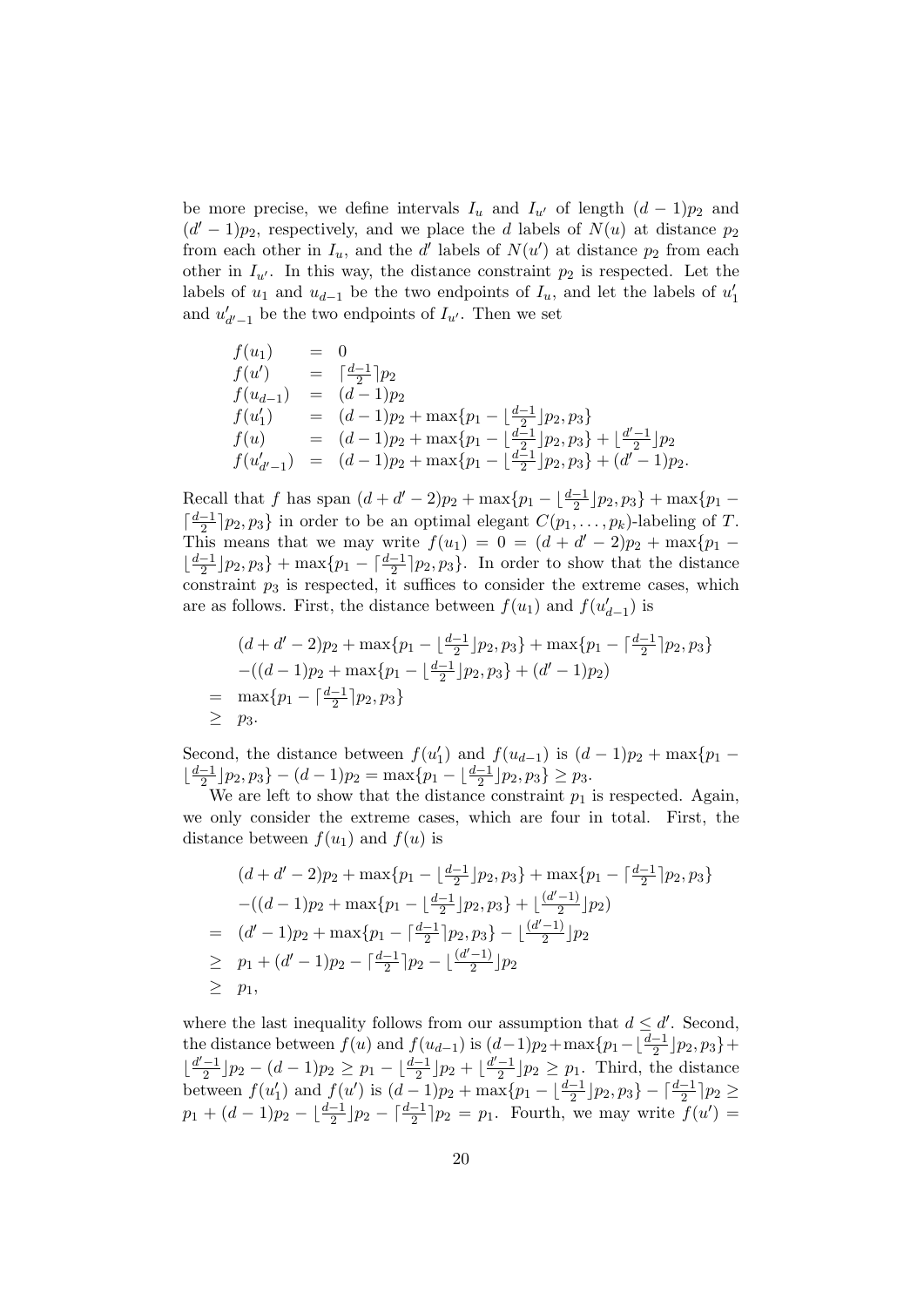$(d+d'-2)p_2+\max\{p_1-\lfloor\frac{d-1}{2}\rfloor p_2, p_3\}+\max\{p_1-\lceil\frac{d-1}{2}\rceil p_2, p_3\}+\lceil\frac{d-1}{2}\rceil p_2.$ We then find that the distance between  $f(u')$  and  $f(u'_{d'-1})$  is

$$
(d+d'-2)p_2 + \max\{p_1 - \lfloor \frac{d-1}{2} \rfloor p_2, p_3\} + \max\{p_1 - \lceil \frac{d-1}{2} \rceil p_2, p_3\} + \lceil \frac{d-1}{2} \rceil p_2 - ((d-1)p_2 + \max\{p_1 - \lfloor \frac{d-1}{2} \rfloor p_2, p_3\} + (d'-1)p_2) = \max\{p_1 - \lceil \frac{d-1}{2} \rceil p_2, p_3\} + \lceil \frac{d-1}{2} \rceil p_2 \ge p_1.
$$

 $\Box$ 

This completes the proof of Proposition 4.

In Theorem 3, we consider trees that are not stars. We note that the given upper bound holds for double stars and use Proposition 4 as the base case in our induction proof. We also make the following observations. It is well known (see [24, 28]) that every power  $T^k$  of a tree T is a chordal graph, and consequently,  $\chi(T^k) = \omega(T^k)$ . This property enables us to compare the general upper bound of Observation 1 with the upper bound in Theorem 3. We note that the coefficient in the main term  $\omega(T^3) = \chi(T^k)$ becomes  $p_2$  instead of  $p_1$ . Hence, the upper bound in Theorem 3 is an essential improvement if  $p_2 \ll p_1$  and  $\omega(T^3)$  is sufficiently large. For the case  $(p_1, p_2, p_3) = (2, 1, 1)$  the upper bound become almost tight; we explain this in Section 5.3. Finally, we note that King, Ras and Zhou [26] proved that  $\lambda_{p,1,1}^*(T) \le \omega(T^3) + p - 1$  for any tree T that is neither a star nor a double star. However, their bound is not valid for  $c^*_{p,1,1}(T)$ .

**Theorem 3.** For any  $p_1 \geq p_2 \geq p_3 \geq 1$  and any tree T different from a star, it holds that  $c^*_{p_1,p_2,p_3}(T) \leq p_2 \omega(T^3) + p_1 - p_2 + \max\{p_1 - p_2, p_3\} - 1$ .

Proof. Let T be a tree that is not a star.

*Claim 1.* T has an elegant labeling f such that for each inner vertex  $u$ ,  $f(N(u))$  is an arithmetic progression (modulo  $\lambda$ ) of length deg(u) and difference  $p_2$ .

We prove Claim 1 by induction on the number  $i$  of inner vertices of  $T$ . Let  $i = 2$ . Then T is a double star. Let d and d' with  $d \leq d'$  denote the degrees of the two inner vertices u and u' of T, respectively. Because T is a double star,  $\omega(T^3) = d + d'$ . Then, by Proposition 4 and the fact that  $p_1 \geq p_3$ , we obtain that

$$
c_{p_1,p_2,p_3}^*(T)
$$
  
=  $(d+d'-2)p_2 + \max\{p_1 - \lfloor \frac{d-1}{2} \rfloor p_2, p_3\} + \max\{p_1 - \lceil \frac{d-1}{2} \rceil p_2, p_3\}$   
=  $p_2\omega(T^3) - p_2 - p_2 + \max\{p_1 - \lfloor \frac{d-1}{2} \rfloor p_2, p_3\} + \max\{p_1 - \lceil \frac{d-1}{2} \rceil p_2, p_3\}$   
\$\leq p\_2\omega(T^3) - p\_2 - 1 + p\_1 + \max\{p\_1 - p\_2, p\_3\}.

Hence, Claim 1 holds for  $i = 2$ .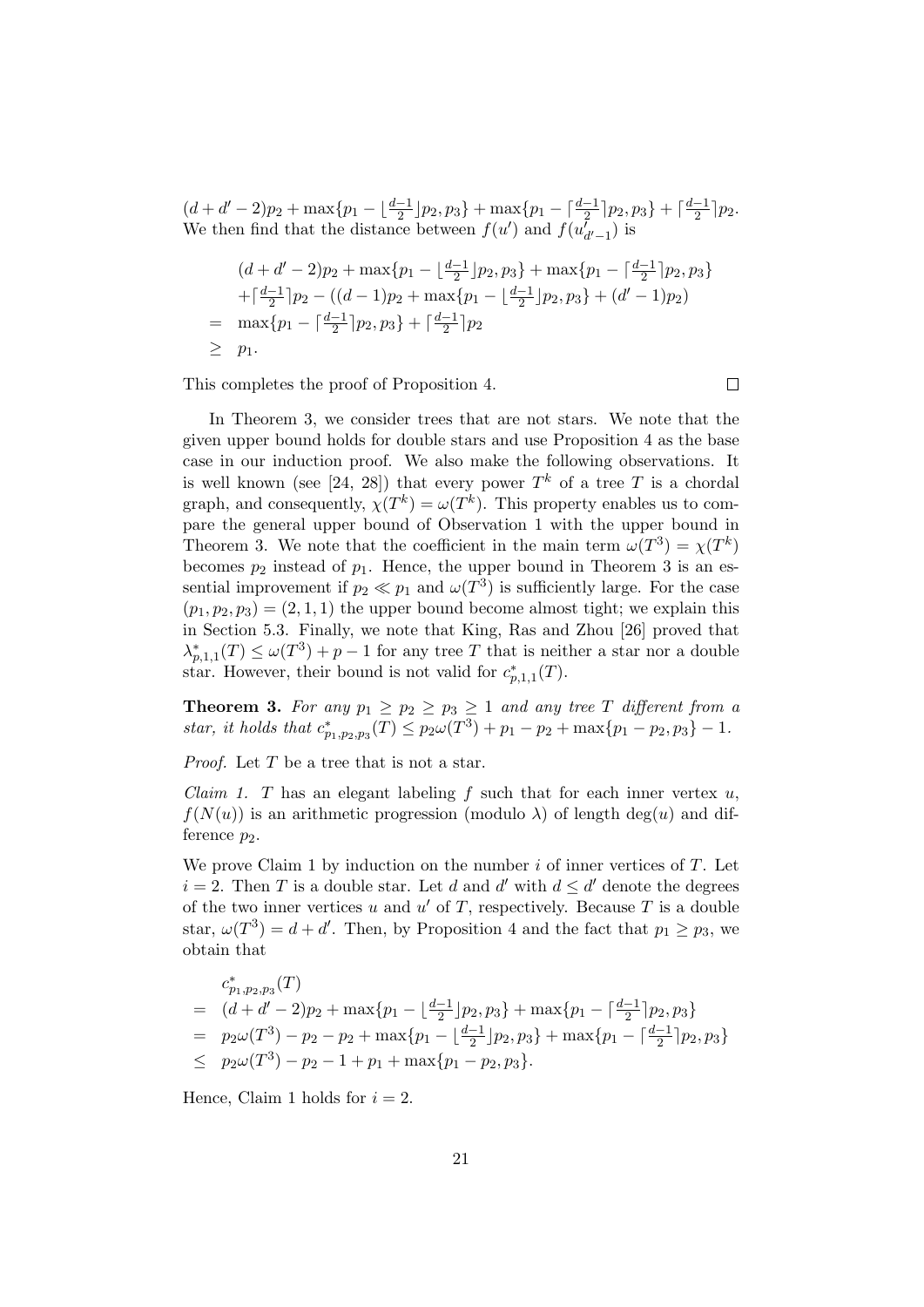Let  $i \geq 3$ , so T has at least three inner vertices. The subtree induced by the inner vertices of  $T$  is called the *inner tree* of  $T$ . Let  $u$  and  $v$  be two adjacent inner vertices such that  $v$  is a leaf in the inner tree of  $T$ . Here, we choose u and v such that the sum  $\deg_T(u) + \deg_T(v)$  is minimum over all pairs of adjacent inner vertices with the property that one of the vertices is a leaf of the inner tree of T.

Let  $T'$  be the tree obtained from  $T$  after removing all neighbors of  $v$ except  $u$ . Note that these neighbors are all leaves of  $T$ . By definition of  $T<sup>3</sup>$ , every maximal clique in T is obtained by adding all possible edges in the subgraph of  $T$  induced by two adjacent vertices and all their neighbors. Let s and t be two adjacent vertices such that  $\omega(T^3) = \deg_T(s) + \deg_T(t)$ . Because  $i \geq 3$ , we may assume that s and t are inner vertices. Then, by our choice of u and v, we find that  $v \notin \{s, t\}$ . This means that  $\deg_{T'}(s)$  +  $deg_{T'}(t) = deg_T(s) + deg_T(t)$ . Hence,  $\omega((T')^3) \ge deg_{T'}(s) + deg_{T'}(t)$  $deg_T(s) + deg_T(t) = \omega(T^3)$ . Because T' is a subgraph of T, we also have  $\omega((T')^3) \leq \omega(T^3)$ . We conclude that  $\omega((T')^3) = \omega(T^3)$ .

We apply the induction hypothesis and find that  $T'$  allows an elegant labeling  $f'$  of span  $\lambda = \omega((T')^3)p_2 + p_1 - p_2 + \max\{p_1 - p_2, p_3\} - 1 =$  $\omega(T^3)p_2 + p_1 - p_2 + \max\{p_1 - p_2, p_3\} - 1$  such that  $f'(N(u))$  is an arithmetic progression (modulo  $\lambda$ ) of length  $\deg_{T}(u) = \deg_T(u)$  and difference  $p_2$ , say the arithmetic progression on  $f'(N(u))$  is of the form  $a, a + p_2, \ldots, a + p_n$  $(\deg_T(u) - 1)p_2$  (with elements taken modulo  $\lambda$ ). Then the vertices of  $N(v)$ should avoid interval  $I_1 = [a - p_3 + 1, a + (\deg(u) - 1)p_2 + p_3 - 1]$ <sub>λ</sub> due to the distance three constraint  $p_3$ . Also, they should avoid interval  $I_2$  =  $[f'(v) - p_1 + 1, f'(v) + p_1 - 1]$  due to the distance one constraint  $p_1$ .

Because  $f'(v)$  is of distance at least  $p_3 - 1$  from the boundary of  $I_1$ , and of distance at least  $p_1 - 1$  from the boundary of  $I_2$ , we find

 $|I_1 \cap I_2| \geq p_3 + \max\{p_1, (\deg_T(u)-1)p_2+p_3\}-1 \geq p_3+\max\{p_1, p_2+p_3\}-1.$ 

Then  $I = [0, \lambda - 1] \setminus (I_1 \cup I_2)$  is an interval of size

$$
|I|
$$
  
\n
$$
= \lambda - |I_1| - |I_2| + |I_1 \cap I_2|
$$
  
\n
$$
\geq \omega(T^3)p_2 + p_1 - p_2 + \max\{p_1 - p_2, p_3\} - 1
$$
  
\n
$$
- (a + (deg_T(u) - 1)p_2 + p_3 - 1 - a + p_3 - 1 + 1)
$$
  
\n
$$
- (f'(v) + p_1 - 1 - f'(v) + p_1 - 1 + 1) + p_3 + \max\{p_1, p_2 + p_3\} - 1
$$
  
\n
$$
= \omega(T^3)p_2 + p_1 - p_2 + \max\{p_1 - p_2, p_3\} - 1 - ((deg_T(u) - 1)p_2 + 2p_3 - 1)
$$
  
\n
$$
- (2p_1 - 1) + p_3 + \max\{p_1, p_2 + p_3\} - 1
$$
  
\n
$$
= (\omega(T^3) - deg_T(u))p_2 + \max\{p_1 - p_2, p_3\} - p_3 + \max\{p_1, p_2 + p_3\} - p_1
$$
  
\n
$$
\geq deg_T(v)p_2.
$$

Hence, I can accommodate an arithmetic progression A of length  $deg(v)$  and difference  $p_2$  that contains  $f'(u)$  as one of its elements. We extend  $f'$  into a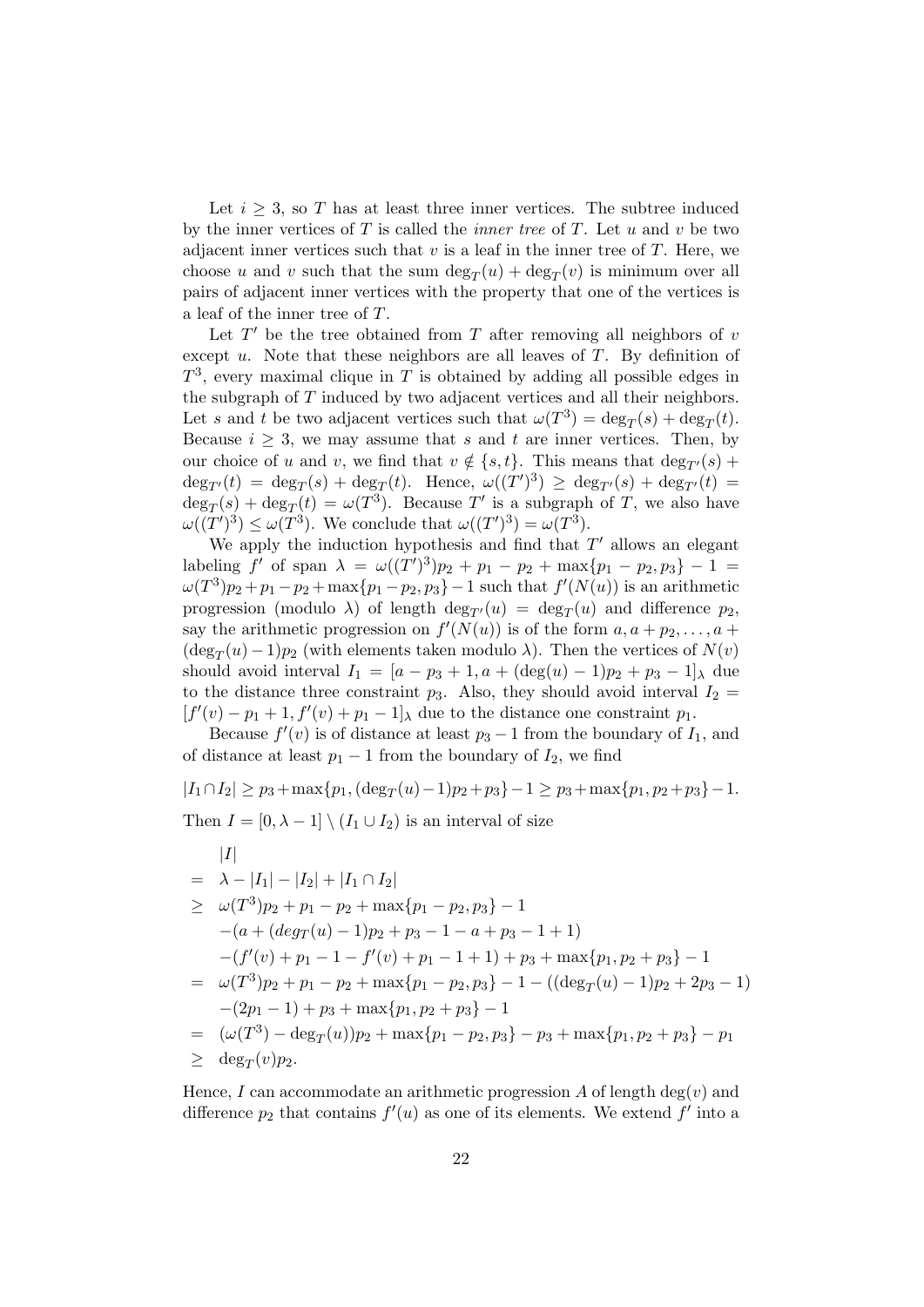labeling f of T by using the elements of  $A \setminus f'(u)$  as the labels for the (leaf) vertices adjacent to  $v$  in  $T$ . This concludes the proof of Theorem 3.  $\Box$ 

### 5.2 Optimal elegant  $L(p, 1, 1)$ - and  $C(p, 1, 1)$ -labelings of trees

The proof of Theorem 3 is constructive and can be straightforwardly converted into a polynomial-time algorithm that finds a  $C(p_1, p_2, p_3)$ -labeling within the claimed upper bound. Here, we consider distance constraints  $(p, 1, 1)$  with  $p \ge 1$ . For these constraints we show a stronger result, namely that  $\lambda_{p,1,1}^*(T)$  and  $c_{p,1,1}^*(T)$  can be computed in polynomial time for any  $p \geq 1$ . We use a dynamic programming approach, similarly to the approach used in the algorithm that computes  $\lambda_{2,1}(T)$  (see [5, 13]).

**Theorem 4.** For any  $p \ge 1$  and any tree T,  $\lambda^*_{p,1,1}(T)$  and  $c^*_{p,1,1}(T)$  can be computed in polynomial time.

*Proof.* Let T be an *n*-vertex tree and  $\lambda$  be a positive integer. We describe an algorithm that decides whether  $c_{p,1,1}^*(T) \leq \lambda$ . The algorithm for the linear metric differs only in some minor details.

If T is a star or double star then we can apply Proposition 3 or Proposition 4, respectively. Hence, we may assume that  $T$  is neither a star nor a double star.

We may assume that  $\lambda \leq n + 2p - 4$ . This can be seen as follows. By Theorem 3, we know that T has an elegant  $C(p, 1, 1)$ -labeling with span  $\lambda$  if  $\lambda \ge \omega(T^3) + p - 2 + \max\{p-1, 1\}.$  As mentioned at the start of Section 5.2, we can construct such a labeling in polynomial time.

Suppose  $p = 1$ . Then, by Theorem 3, tree T has an elegant  $C(1,1,1)$ labeling with span  $\lambda$  if  $\lambda \ge \omega(T^3)$ . Because T is not a double star,  $\omega(T^3) \le$  $n-1$ . Hence, T has an elegant  $C(1,1,1)$ -labeling if  $\lambda \geq n-1 = n+2p-3$ .

Suppose  $p \ge 2$ . We apply Theorem 3 and use  $\omega(T^3) \le n - 1$  to find that T has an elegant  $C(1, 1, 1)$ -labeling with span  $\lambda$  if  $\lambda \geq n-1+p-2+p-1$  $n + 2p - 4.$ 

The distinction in the two cases above shows that from now on we may assume that  $\lambda \leq n + 2p - 4$ .

We first choose a leaf  $r$  as the root of  $T$ , which defines the parent-child relation between every pair of adjacent vertices. For any edge uv such that u is a child of v, we denote by  $T_{uv}$  the subtree of T that is rooted in v and that contains  $u$  and all descendants of  $u$ . For every such edge and for every pair of integers  $i, j \in [0, \lambda - 1]$  and for every interval I modulo  $\lambda$  with  $j \in I$ , we introduce a boolean function  $\phi(u, v, i, j, I)$ . This function is evaluated true if and only if  $T_{uv}$  has an elegant  $C(p, 1, 1)$ -labeling f with  $f(u) = i$ ,  $f(v) = j$  and  $I_u = I$ . It can be calculated as follows:

1. Set an initial value  $\phi(u, v, i, j, I)$  = false for all edges uv, integers  $i, j \in [0, \lambda - 1]$  and intervals  $I (j \in I)$ .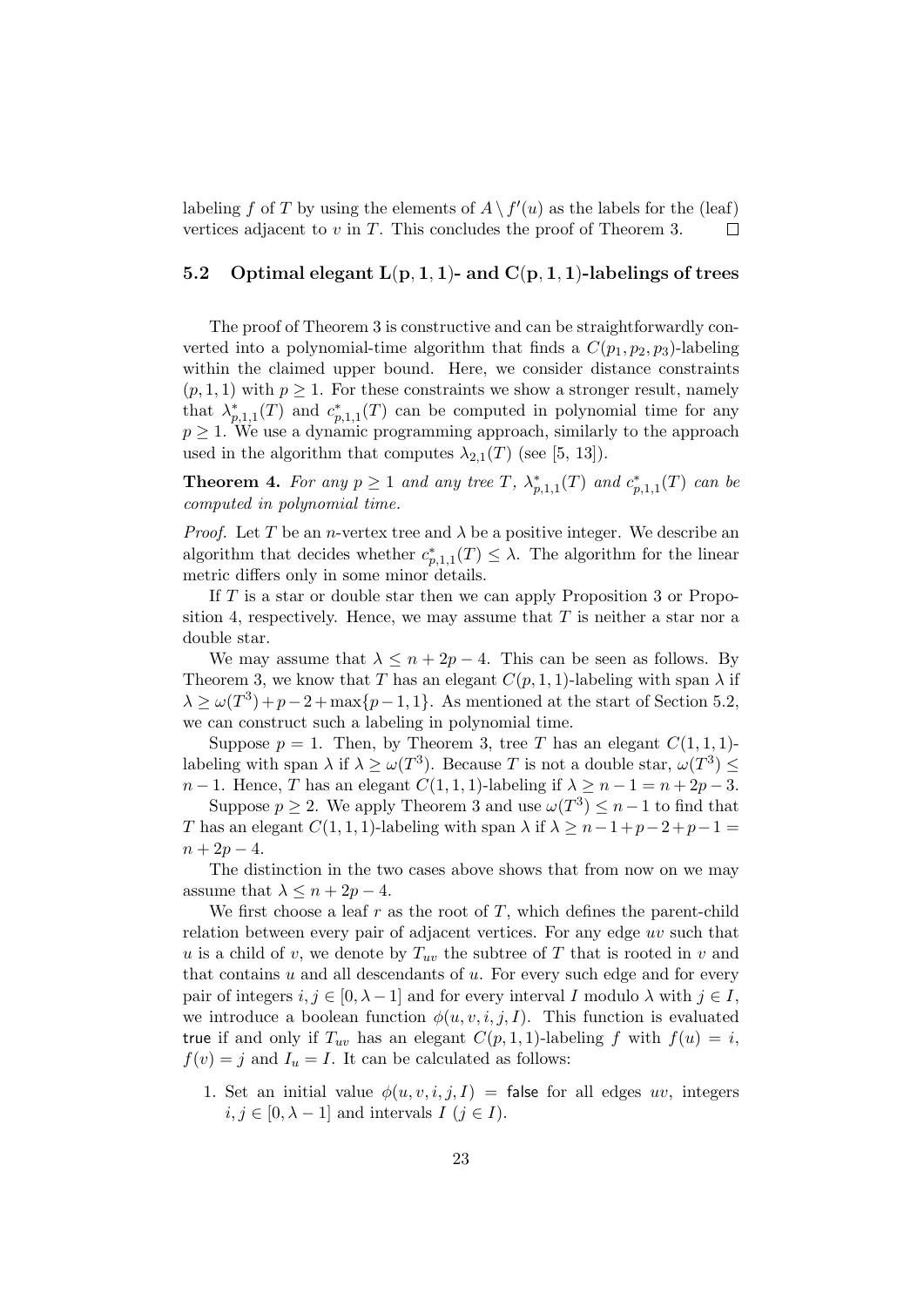- 2. If u is a leaf adjacent to v then we set  $\phi(u, v, i, j, I) =$  true for all integers  $i, j \in [0, \lambda - 1]$  with  $p \leq |i - j| \leq \lambda - p$  and for all intervals I with  $j \in I$  and  $i \notin I$ .
- 3. Let us suppose that  $\phi$  is already calculated for all edges of  $T_{uv}$  except uv. Denote by  $v_1, v_2, \ldots, v_m$  the children of u. For all pairs of integers  $i, j \in [0, \lambda - 1]$  with  $p \leq |i - j| \leq \lambda - p$  and for all intervals I with  $j \in I, i \notin I$  we consider the set system  $\{M_1, M_2, \ldots, M_m\}$ , where

$$
M_t = \{ s : s \in I \setminus \{j\}, \exists \text{ interval } J : \phi(v_t, u, s, i, J) = \text{true}, i \in J, I \cap J = \emptyset \}
$$

We set  $\phi(u, v, i, j, I)$  = true if the set system  $\{M_1, M_2, \ldots, M_m\}$  allows a system of distinct representatives, i.e., if there exists an injective function  $r : [1, m] \to [0, \lambda - 1]$  such that  $r(t) \in M_t$  for all  $t \in [1, m]$ .

The correctness proof is inductive. For a leaf  $u$  of  $T$ , it is straightforward to see that  $\phi(u, v, i, j, I)$  = true if and only if  $T_{uv}$  has an elegant  $C(p, 1, 1)$ labeling f where  $f(u) = i$ ,  $f(v) = j$  and  $I_u = I$ . So, we have to prove the correctness of Step 3. Assume that  $\phi$  is calculated correctly for  $T_{v_t}$  for  $t \in \{1, \ldots, m\}.$ 

Suppose that  $\phi(u, v, i, j, I) =$  true. Hence,  $\{M_1, M_2, \ldots, M_m\}$  has a system of distinct representatives  $\{r_1, \ldots, r_m\}$  where  $r_t \in M_t$  for  $t \in \{1, \ldots, m\}$ . We set  $f(u) = i$ ,  $f(v) = j$  and  $f(v_t) = r_t$  for  $t \in \{1, \ldots, m\}$ . By definition, all labels  $f(v), f(v_1), \ldots, f(v_m)$  belong to I. They are pairwise distinct, because  $j \notin M_t$ . Clearly,  $p \leq |f(u) - f(v)| \leq \lambda - p$ . Because  $\phi(v_t, u, r_t, i, J^{(t)})$  = true for some interval  $J^{(t)}$  such that  $i \in J^{(t)}$  and  $I \cap J^{(t)} = \emptyset$ , we also have  $p \leq |f(v) - f(v_t)| \leq \lambda - p$  for  $t \in \{1, \ldots, m\}$ . If  $\phi(v_t, u, r_t, i, J^{(t)}) =$  true, then by induction, there is an elegant labeling  $f_t$  of  $T_{v_t,u}$  such that  $f_t(v_t) = r_t$ ,  $f_t(u) = f(u)$  and  $I_{v_t} = J^{(t)}$ . We set  $f(x) = f_t(x)$ for all  $x \in V(T_{v_t u}) \setminus \{v_t, u\}$  for  $t \in \{1, \ldots, m\}$ . It remains to observe that in the constructed entry  $f(v)$  differs from  $f(x)$  for every child x of  $v_t$  in  $T_{v_t u}$ , because  $f(v) = j \in I$ , and  $f(x) \in J^{(t)}$ , where  $I \cap J^{(t)} = \emptyset$ .

Assume now that  $T_{uv}$  has an elegant  $C(p, 1, 1)$ -labeling f and let  $i =$  $f(u)$ ,  $j = f(v)$  and  $I = I_u$ . Let also  $r_t = f(v_t)$  and  $J^{(t)} = I_{v_t}$  for  $t \in \{1, \ldots, m\}$ . Clearly,  $r_1, \ldots, r_m$  are distinct, each  $r_t \in I \setminus \{j\}$  and  $I \cap J^{(t)} = \emptyset$ . Since  $f|_{V(T_{v_t u})}$  is an elegant labeling of  $T_{v_t u}$ , by our induction assumption,  $\phi(v_t, u, r_t, i, J^{(t)}) =$  true. Therefore,  $\{r_1, \ldots, r_m\}$  is a system of distinct representatives for  $\{M_1, M_2, \ldots, M_m\}$ . It follows immediately that  $\phi(u, v, i, j, I) =$  true.

Now we evaluate the complexity of computation of this function. It is calculated for  $n-1$  edges. Since each interval I is defined by the pair of its endpoints, the set of arguments has cardinality  $O(n \cdot \lambda^4)$ . Computation of  $\phi$  for leafs (see Step 2) demands  $O(1)$  operation for each argument. The recursive step (see Step 3) takes time  $O(m \cdot \lambda^3)$  for constructing the sets  $M_t$ . Then we check for the existence of a system of distinct representatives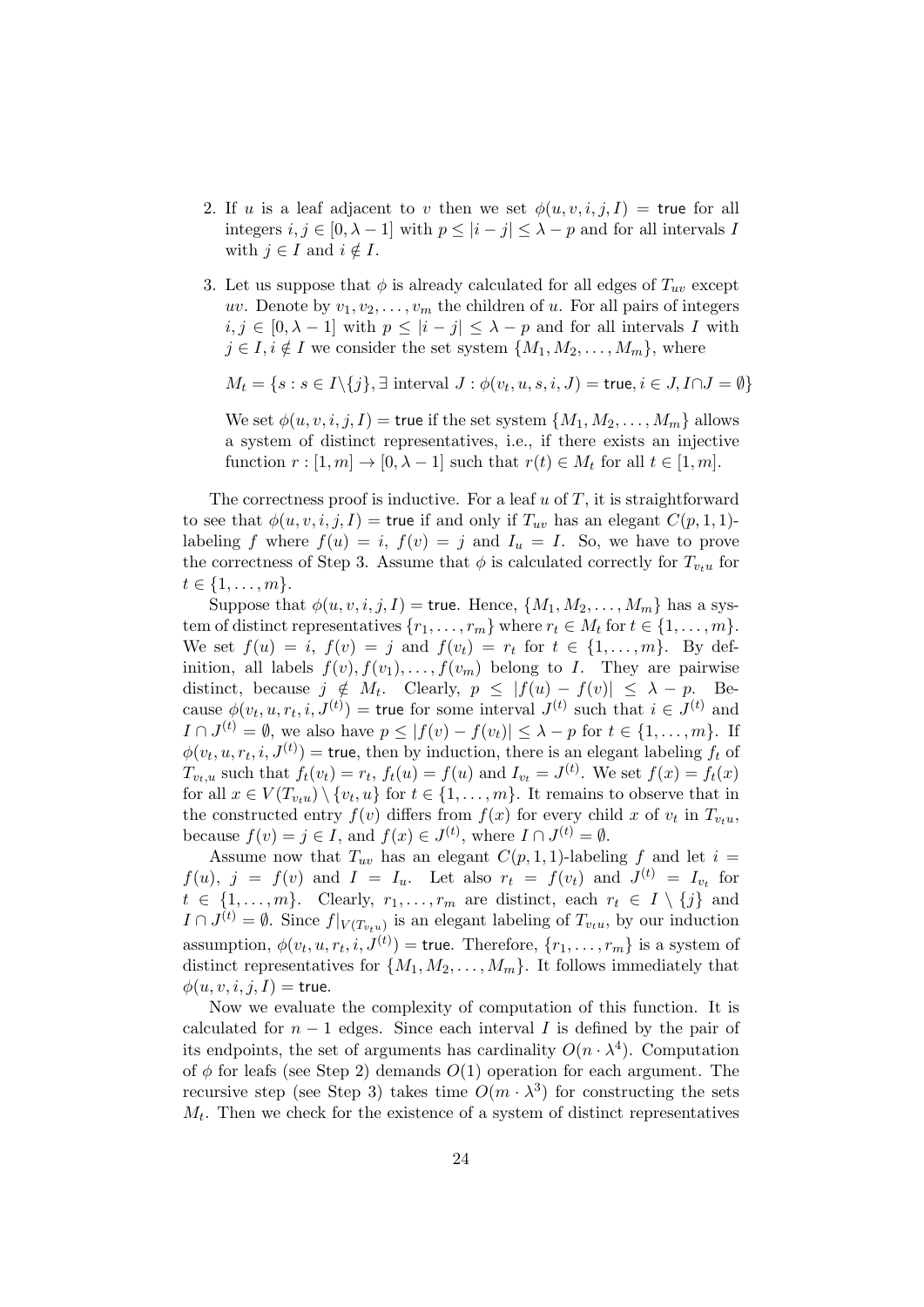for  $\{M_1, M_2, \ldots, M_m\}$ . This can be done in time  $O((m + \lambda)^{5/2})$  by the algorithm of Hopcroft and Karp [22]. Since  $m \leq n$  and  $\lambda \leq n + 2p - 4$ , this step demands  $O(n^4)$  operations for a single collection of arguments. So, the total computation time of  $\phi$  is equal to  $O(n^9)$ , and we calculate this function in polynomial time for all sets of arguments.

To finish the description of the algorithm we have only to note that an elegant  $C(p, 1, 1)$ -labeling of span  $\lambda$  exists if and only if there are integers  $i, j \in [0, \lambda - 1]$  and a interval  $I (j \in I)$ , for which  $\phi(r, w, i, j, I) =$  true where  $w$  is the only child of the root  $r$ .

It suffices to test at most  $O(n)$  values of  $\lambda$ . This provides the total  $O(n^{10})$  time complexity. For the linear metric the algorithm remains the same, with the exception that pairs  $i, j$  are taken from  $[0, \lambda]$  and that pairs *i*, *j* with  $|i - j| > \lambda - p$  are allowed as well in steps 2 and 3. This finishes the proof of Theorem 4.  $\Box$ the proof of Theorem 4.

### 5.3 Approximating optimal  $L(2,1,1)$ - and  $C(2,1,1)$ -labelings of trees

In this section we consider the distance constraints  $(p_1, p_2, p_3) = (2, 1, 1)$  for trees. We start with the following result that is valid for any tree  $T$  and that gives us almost tight bounds for  $\lambda_{2,1,1}(T)$ ,  $\lambda_{2,1,1}^{*}(T)$ ,  $c_{2,1,1}(T)$  and  $c_{2,1,1}^{*}(T)$ .

**Proposition 5.** Let  $T$  be a tree. Then

$$
\omega(T^3) - 1 \le \lambda_{2,1,1}(T) \le \lambda_{2,1,1}^*(T) \le \omega(T^3),
$$

and if T is not a star then

$$
\omega(T^3) \le c_{2,1,1}(T) \le c_{2,1,1}^*(T) \le \omega(T^3) + 1,
$$

otherwise, if T is a star, then  $c_{2,1,1}(T) = c_{2,1,1}^*(T) = \omega(T^3) + 2$ .

*Proof.* Let T be a tree on n vertices. First suppose T is a star. Then  $\lambda_{2,1,1}(T) = \lambda_{2,1,1,1}^*(T) = n = \omega(T^3)$  and  $c_{2,1,1}(T) = c_{2,1,1}^*(T) = n + 2 =$  $\omega(T^3) + 2$ , by Proposition 3.

Now suppose  $T$  is not a star. We apply Proposition 2 to obtain  $\lambda_{2,1,1}(T) \leq \lambda_{2,1,1}^*(T)$  and  $c_{2,1,1}(T) \leq c_{2,1,1}^*(T)$ . We apply Theorem 3 to obtain  $c_{2,1,1}^*(T) \le \omega(T^3) + 1$ . Because  $\lambda_{2,1,1}^*(T) \le c_{2,1,1}^*(T) - 1$  by Proposition 2, this yields  $\lambda_{2,1,1}^*(T) \leq \omega(T^3)$ . By Observation 1 we find that  $\omega(T^3) - 1 \leq \lambda_{2,1,1}(T)$ . Because  $\lambda_{2,1,1}(T) + 1 \leq c_{2,1,1}(T)$  by Proposition 2, this yields  $\omega(T^3) \leq c_{2,1,1}(T)$ . This completes the proof of Proposition 5.

Proposition 5 has the following consequence for computing an  $L(2,1,1)$ labeling with minimum span of a tree  $T$ . We can approximate an optimal  $L(2, 1, 1)$ -labeling of T in polynomial time within additive factor 1 by running the algorithm obtained from the constructive proof of Theorem 3, or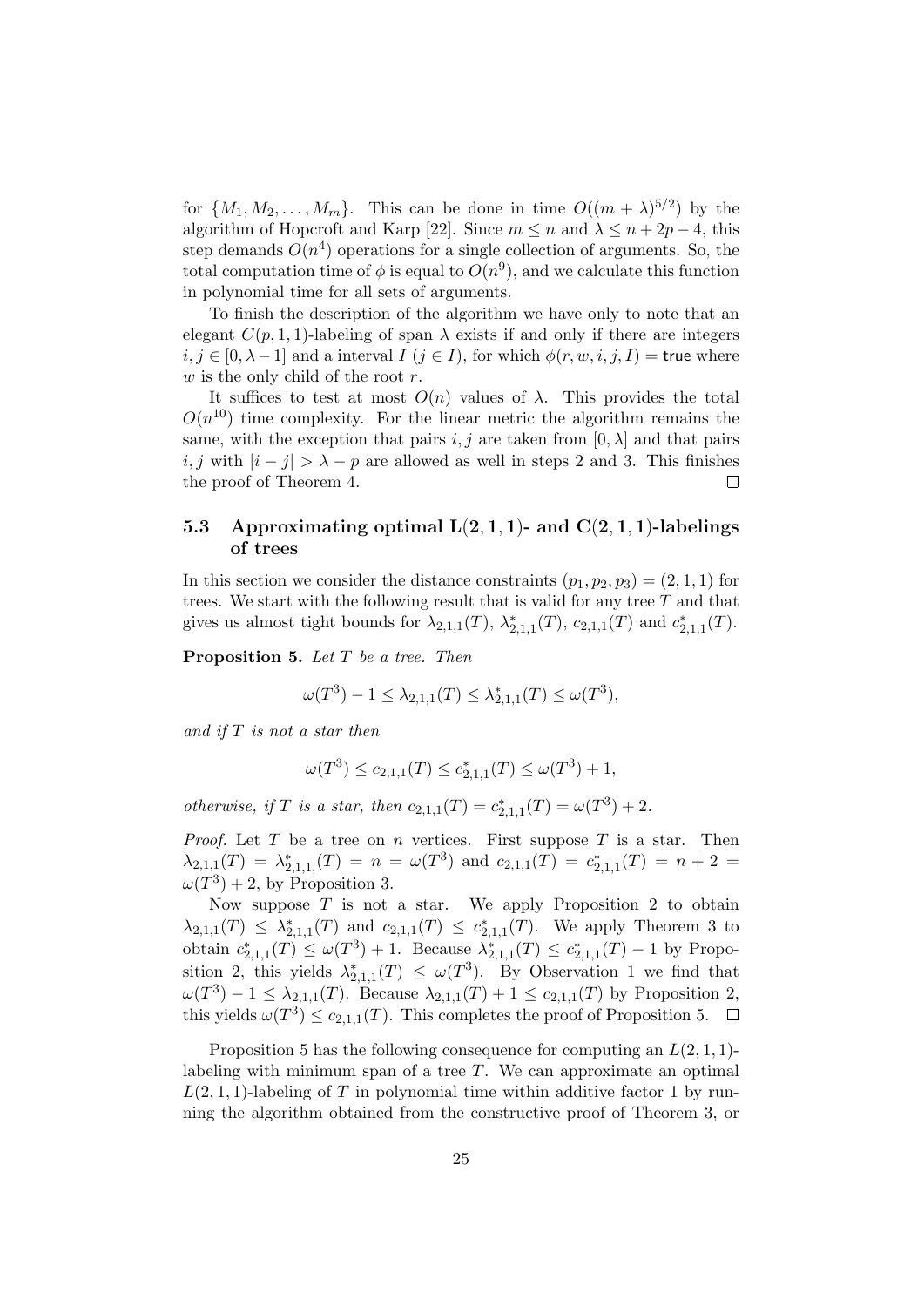the algorithm described in the proof of Theorem 4, for  $\lambda = \omega(T^3) - 1$ . If we obtain an elegant  $L(2,1,1)$ -labeling, then  $\lambda_{2,1,1}(T) = \lambda_{2,1,1}^*(T) = \omega(T^3) - 1;$ otherwise  $\lambda_{2,1,1}^*(T) = \omega(T^3)$ , and  $\lambda_{2,1,1}(T) = \omega(T^3) - 1$  might still hold. However, this is the best we can hope for, because the  $L(2,1,1)$ -LABELING problem is NP-complete for trees by Theorem 2.

The same consequence of Proposition 5 also holds for computing a  $C(2, 1, 1)$ -labeling with minimum span of a tree T. If T is a star then  $c_{2,1,1}(T) = \omega(T^3) + 2$ . Otherwise, we can find an elegant  $C(2,1,1)$ -labeling with either  $c_{2,1,1}^*(T) = \omega(T^3)$  or  $c_{2,1,1}^*(T) = \omega(T^3) + 1$  in polynomial time. In the first case,  $c_{2,1,1}(T) = \omega(T^3)$ , and in the second case  $c_{2,1,1}(T) = \omega(T^3)$ or  $c_{2,1,1}(T) = \omega(T^3) + 1$  might both still be possible.

The complexity of the  $C(2, 1, 1)$ -LABELING problem is unknown for trees. It is therefore interesting to characterize trees T that satisfy  $c_{2,1,1}(T) =$  $c_{2,1,1}^*(T) = \omega(T^3)$ . We call a  $C(2,1,1)$ -labeling of a tree T perfect if it has span  $c_{2,1,1}(T) = \omega(T^3)$ . We present a necessary condition that a tree must satisfy to allow a perfect elegant labeling. We first classify edges of the tree with respect to the fact whether their neighborhood forms a maximum clique in  $T^3$  or not. Hence, an edge  $uv \in E(T)$  will be called *blue* if  $deg(u) + deg(v) = \omega(T^3)$ , and it will be called *red* otherwise.

Theorem 5. If a tree allows a perfect elegant labeling, then every inner vertex is incident with at least two red edges.

*Proof.* Let T be a tree with a perfect elegant labeling. Let  $I_u$  denote the associated interval for vertex  $u \in V(T)$ . Suppose T has an inner vertex v that is incident with at most one red edge. For any neighbor  $u$  incident with v along a blue edge we have  $\deg(u) + \deg(v) = \omega(T^3)$ . Consequently,  $I_u = [0, \omega(T^3) - 1] \setminus I_v.$ 

Since  $I_v = [a, b]$  is an interval of length deg(v), each element of  $I_v$  is used as a label of some  $u \in N(v)$ . As v is incident with at most one red edge, at least one of  $a$  or  $b$  is used as a label of a neighbor  $w$  connected to v via a blue edge. However, then the label of w is one unit away from  $I_w$ , a contradiction.  $\Box$ 

The necessary condition in Theorem 5 is not a sufficient one; see Figure 9 for an example of a tree T with  $c_{2,1,1}(T) = \omega(T^3) + 1 = 6 + 1 = 7$  and with at least two red edges incident with each inner vertex. In order to prove that  $c_{2,2,1}(T) = 7$ , we only have show that  $c_{2,1,1}(T) \neq \omega(T^3) = 6$  due to Proposition 5. We give a proof by contradiction. Suppose  $c_{2,1,1}(T) = 6$ . Then T has a  $C(2,1,1)$ -labeling with span 6. We note that all vertices in the set  $\{u_1, \ldots, u_6\}$  have a different label. We also note that the same is true for the vertices in the set  $\{u_6, \ldots, u_{11}\}$ . Below we show how to derive at a contradiction.

By symmetry, we may without loss of generality assume that  $u_6$  has label 0. Then the labels of  $u_4$  and  $u_8$  belong to the set  $\{2,3,4\}$ . By symmetry, we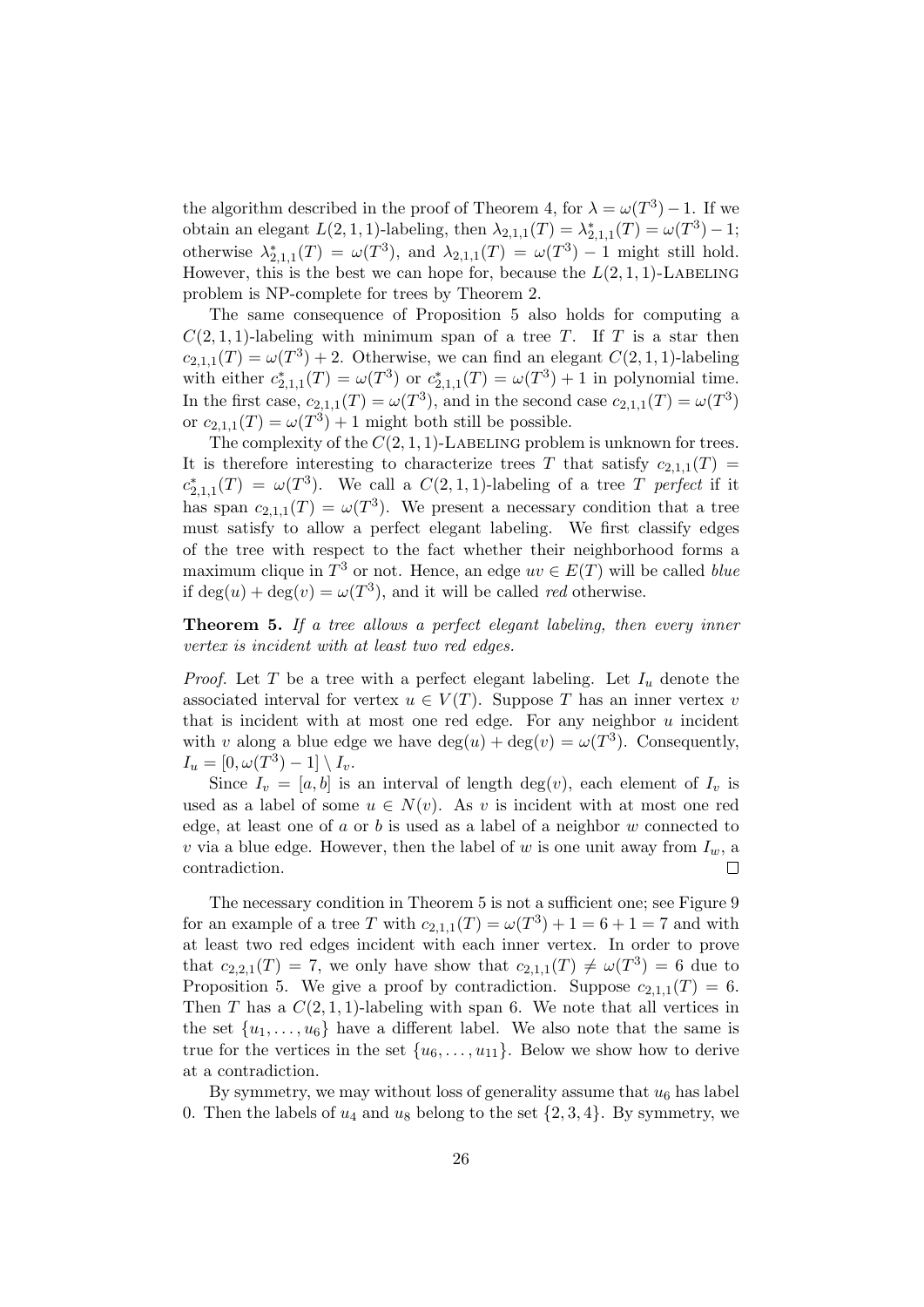

Figure 9: A tree with  $c_{2,1,1}(T) = \omega(T^3) + 1$  (blue edges indicated in bold).

may without loss of generality assume that  $u_8$  has label 2. Then the labels of  $u_7$  and  $u_9$  belong to the set  $\{4, 5\}$ , and the labels of  $u_{10}$  and  $u_{11}$  belong to the set  $\{1,3\}$ . This means that  $u_9$  cannot get label 4. Hence  $u_9$  has label 5, and consequently,  $u_7$  has label 4. We then deduce that  $u_4$  has label 3. This means that the labels of  $u_3$  and  $u_5$  belong to the set  $\{1, 5\}$ . Consequently, the labels of  $u_1$  and  $u_2$  belong to the set  $\{2, 4\}$ . However, this is not possible. If  $u_3$  has label 1 then  $u_3$  is adjacent to a vertex, namely  $u_1$  or  $u_2$ , that has label 2. In the other case, if  $u_3$  has label 5 then  $u_3$  is adjacent to a vertex, namely  $u_1$  or  $u_2$ , that has label 4. We conclude that  $c_{2,1,1}(T) \neq 6$ .

If we interpret the condition of Theorem 5 in the construction of Theorem 3, we get the following corollary.

Corollary 1. A tree allows a perfect elegant labeling if it can be rooted such that each inner vertex has at least two red children.

## 6 Conclusions

One of the main results in this paper is that  $L(2,1,1)$ -LABELING is NPcomplete for trees (while  $L(2, 1)$ -LABELING can be solved in polynomial time for trees [5]). We expect that  $L(p_1, p_2, p_3)$ -LABELING remains NP-complete on trees for all  $p_1, p_2, p_3$  such that  $p_1 > p_3$ , but this statement does not follow directly from our results. We recall that for graphs of treewidth 2, both the  $L(2, 1)$ -Labeling and the  $C(2, 1)$ -Labeling problem are NP-complete [8]. In contrast to these results, determining the computational complexity of  $C(2, 1, 1)$ -LABELING for trees is still an open problem.

Acknowledgements. We would like to thank the two anonymous reviewers for their useful comments that helped us to improve our paper.

## References

[1] A. BERTOSSI, M. PINOTTI, AND R. RIZZI, Channel assignment on strongly-simplicial graphs, in International Parallel and Distributed Processing Symposium, IEEE Computer Society, 2003, p. 222.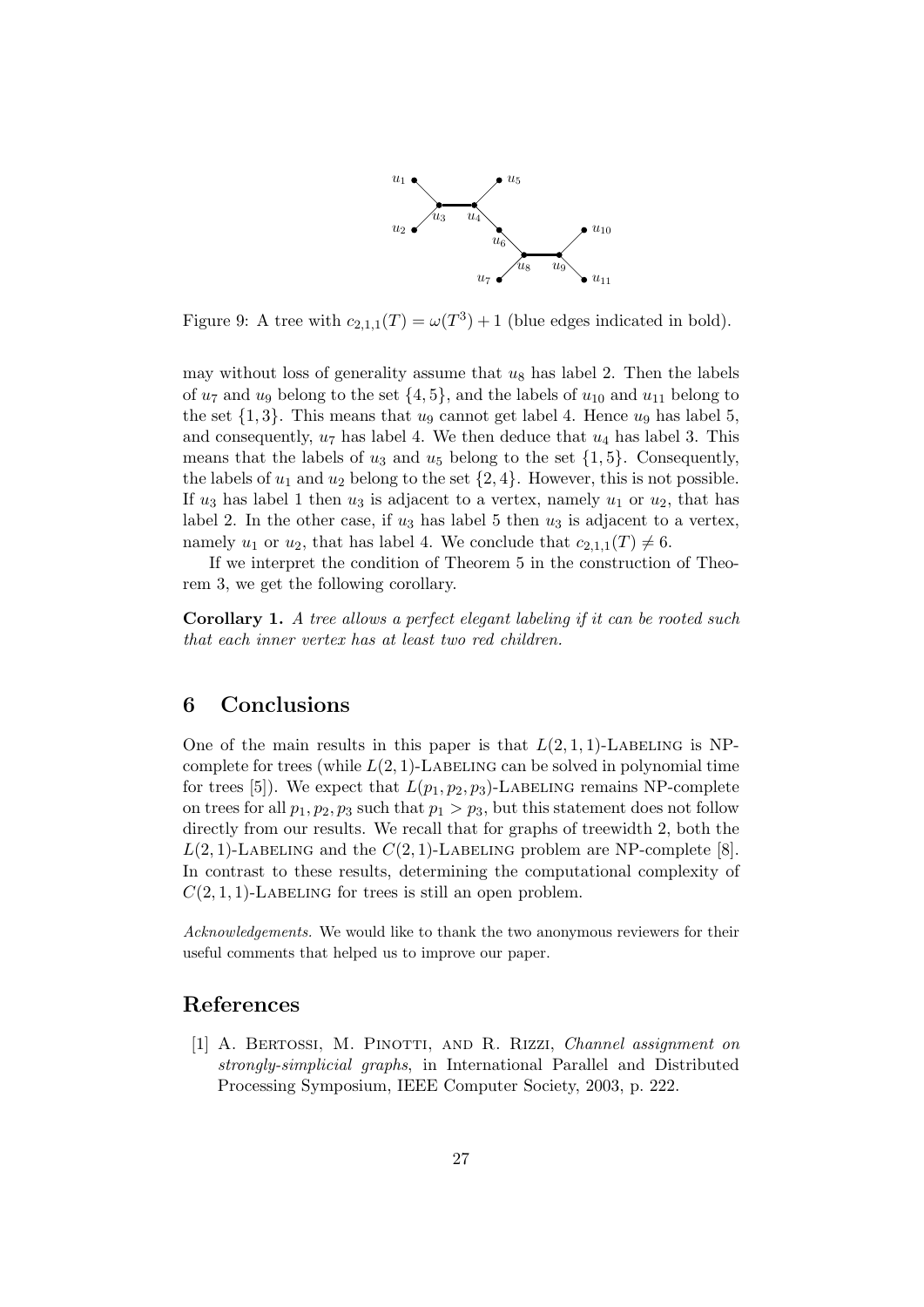- [2] T. CALAMONERI, The  $L(h, k)$ -labelling problem: A survey and annotated bibliography, Comput. J., 49 (2006), pp. 585–608.
- [3] T. Calamoneri, E. G. Fusco, R. B. Tan, and P. Vocca,  $L(h, 1, 1)$ -labeling of outer planar graphs, Math. Meth. Oper. Res., 69 (2009) pp. 307–321.
- [4] G. CHANG, W. KE, D. KUO, D. LIU, AND R. YEH,  $On L(d, 1)$ labelings of graphs, Discrete Math., 220 (2000), pp. 57–66.
- [5] G. J. CHANG AND D. KUO, The  $L(2,1)$ -labeling problem on graphs, SIAM J. Discrete Math., 9 (1996), pp. 309–316.
- [6] B. COURCELLE, The monadic second-order logic of graphs. i: Recognizable sets of finite graphs, Inf. Comput., 85 (1990), pp. 12–75.
- [7] J. Fiala, P. A. Golovach, and J. Kratochv´ıl, Elegant distance constrained labelings of trees, in WG, J. Hromkovic, M. Nagl, and B. Westfechtel, eds., vol. 3353 of Lecture Notes in Computer Science, Springer, 2004, pp. 58–67.
- [8]  $\_\_$ , Distance constrained labelings of graphs of bounded treewidth, in ICALP, L. Caires, G. F. Italiano, L. Monteiro, C. Palamidessi, and M. Yung, eds., vol. 3580 of Lecture Notes in Computer Science, Springer, 2005, pp. 360–372.
- $[9]$  , Computational complexity of the distance constrained labeling problem for trees (extended abstract), in ICALP (1), L. Aceto, I. Damgård, L. A. Goldberg, M. M. Halldórsson, A. Ingólfsdóttir, and I. Walukiewicz, eds., vol. 5125 of Lecture Notes in Computer Science, Springer, 2008, pp. 294–305.
- [10]  $\_\_\_\_\$ narameterized complexity of coloring problems: Treewidth versus vertex cover, in TAMC, J. Chen and S. B. Cooper, eds., vol. 5532 of Lecture Notes in Computer Science, Springer, 2009, pp. 221–230.
- [11] J. FIALA, T. KLOKS, AND J. KRATOCHVÍL, Fixed-parameter complexity of lambda-labelings, Discrete Applied Mathematics, 113 (2001), pp. 59–72.
- [12] J. FIALA AND J. KRATOCHVÍL, *Partial covers of graphs*, Discussiones Mathematicae Graph Theory, 22 (2002), pp. 89–99.
- [13] J. FIALA, J. KRATOCHVÍL, AND A. PROSKUROWSKI, Distance constrained labeling of precolored trees, in ICTCS, A. Restivo, S. R. D. Rocca, and L. Roversi, eds., vol. 2202 of Lecture Notes in Computer Science, Springer, 2001, pp. 285–292.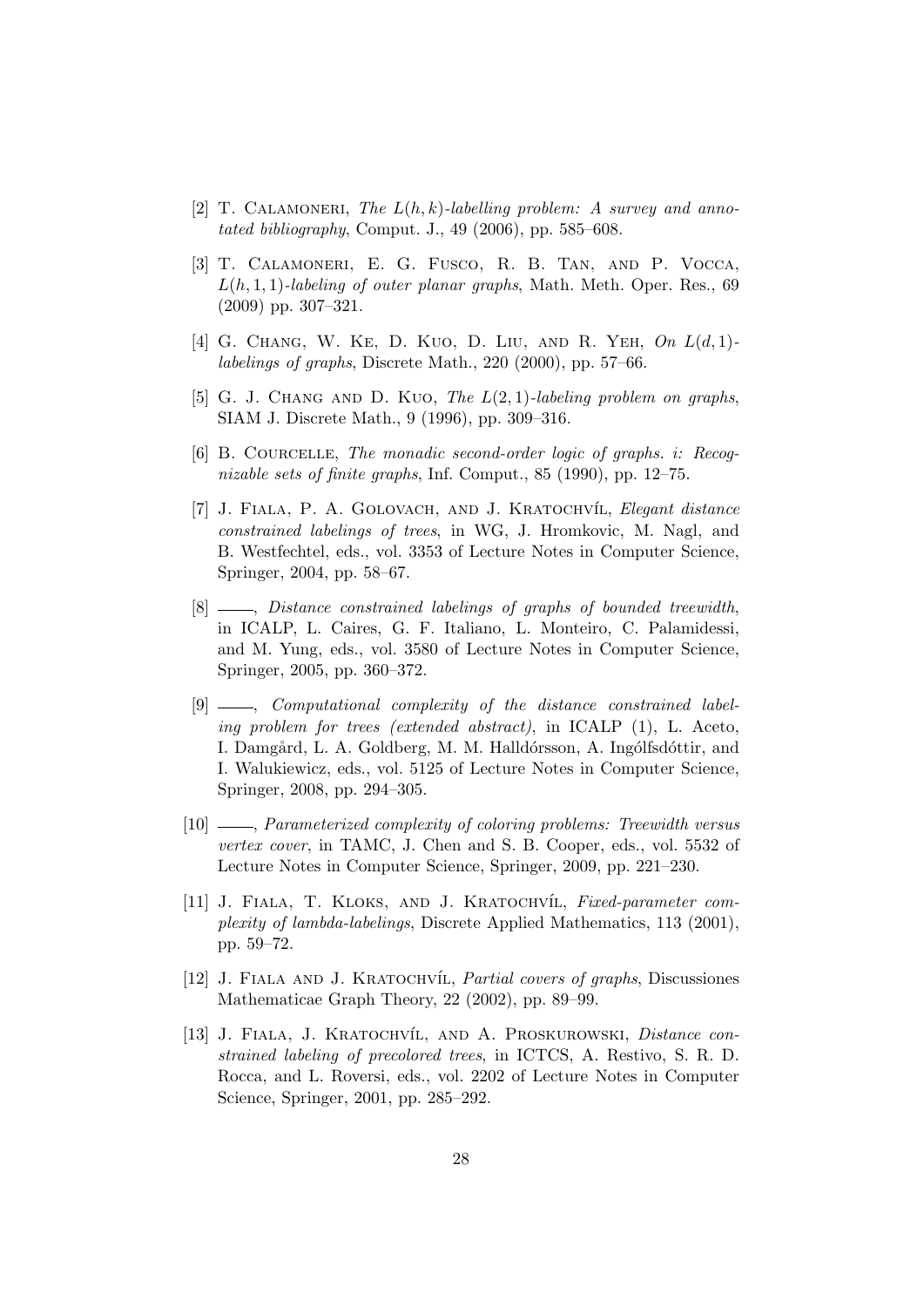- [14] M. R. GAREY AND D. S. JOHNSON, Computers and intractability, W. H. Freeman and Co., San Francisco, Calif., 1979. A guide to the theory of NP-completeness, A Series of Books in the Mathematical Sciences.
- [15] P. A. Golovach, Systems of pairs of q-distant representatives, and graph colorings, Zap. Nauchn. Sem. S.-Peterburg. Otdel. Mat. Inst. Steklov. (POMI), 293 (2002), pp. 5–25, 181.
- [16]  $\frac{16}{16}$  , Distance-constrained labelings of trees, Vestn. Syktyvkar. Univ. Ser. 1 Mat. Mekh. Inform., (2006), pp. 67–78.
- [17] P. A. GOLOVACH, B. LIDICKÝ, AND D. PAULUSMA,  $L(2, 1, 1)$ -labeling is  $NP-complete$  for trees, in TAMC, J. Kratochvíl, A. Li, J. Fiala and P. Kolman, eds., vol. 6108 of Lecture Notes in Computer Science, Springer, 2010, pp. 211–221.
- [18] J. R. GRIGGS, D. KRÁL', *Graph labellings with variable weights*, a survey, Discrete Applied Mathematics, 157 (2009), pp. 2646–2658.
- [19] F. HAVET, M. KLAZAR, J. KRATOCHVÍL, D. KRATSCH, M. LIEDLOFF, Exact Algorithms for  $L(2,1)$ -Labeling of Graphs, Algorithmica, to appear, DOI: 10.1007/s00453-009-9302-7.
- [20] T. HASUNUMA, T. ISHII, H. ONO, Y. UNO,  $An\ O(n^{1.75})$  algorithm for  $L(2, 1)$ -labeling of trees, Theor. Comput. Sci. 410 (2009), pp. 3702–3710
- [21] T. Hasunuma, T. Ishii, H. Ono, Y. Uno, A Linear Time Algorithm for  $L(2, 1)$ -Labeling of Trees, In ESA, A. Fiat and P. Sanders, eds., vol. 5757 of Lecture Notes in Computer Science, Springer, 2009, pp. 35– 46.
- [22] J. E. HOPCROFT AND R. M. KARP, An  $n^{5/2}$  algorithm for maximum matching in bipartite graphs, SIAM Journal on Computing, 2 (1973), pp. 225-231.
- [23] K. Junosza-Szaniawski and P. Rzazewski, On improved exact al*gorithms for*  $L(2, 1)$ *-labeling of graphs*, In IWOCA, Lecture Notes in Computer Science, Springer, 2010, to appear.
- [24] P. E. KEARNEY AND D. G. CORNEIL, *Tree powers*, J. Algorithms, 29 (1998), pp. 111–131.
- [25] D.S. Kim, D.Z. Du and P.M. Pardalos, A colouring problem on the n-cube, Discrete Appl. Math., 103 (2000), pp. 307-311.
- [26] D. KING, C. J. RAS AND S. ZHOU, The  $L(h, 1, 1)$ -labelling problem for trees, European J. Combinatorics, 31 (2010), pp. 1295–1306.